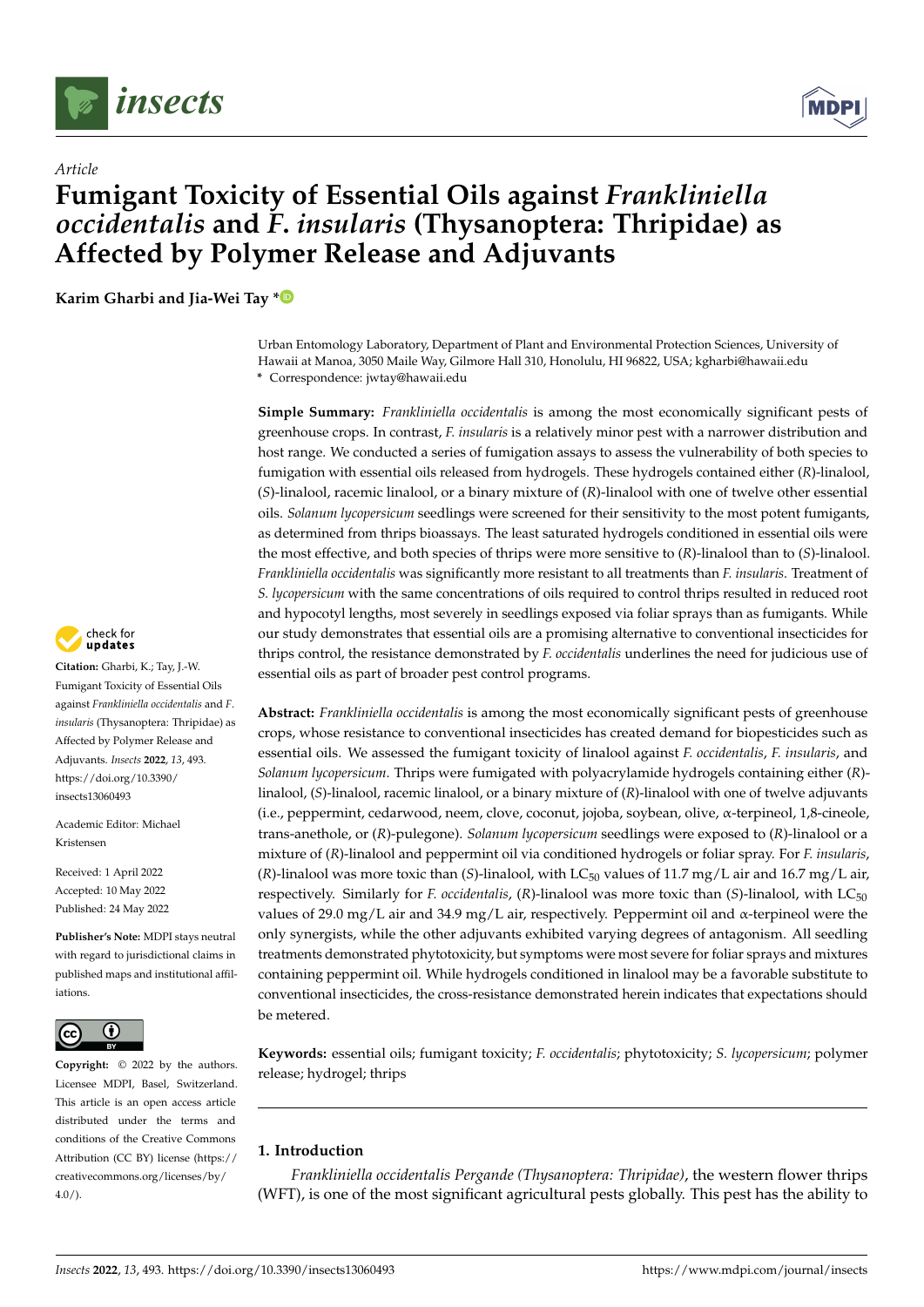inflict a high degree of damage on a range of crops encompassing more than 500 species spanning 50 plant families [\[1\]](#page-10-0). This includes ornamentals (e.g., orchid, rose, chrysanthemum, etc.) and cultivated crops (e.g., tomato, cucumber, lettuce, etc.) [\[2\]](#page-10-1). *Frankliniella occidentalis* are the most effective vectors of tospoviruses such as tomato spotted wilt virus (TSWV) and impatiens necrotic spot virus [\[3](#page-10-2)[–5\]](#page-10-3). Tomato spotted wilt virus alone causes USD 1 billion/year in crop damage globally [\[6\]](#page-10-4). This estimate does not include the direct damage caused by the thrips, and it further underestimates present-day losses as *F. occidentalis* has continued to expand its geographical range to become nearly cosmopolitan [\[7,](#page-10-5)[8\]](#page-10-6). In contrast, *Frankliniella insularis Franklin (Thysanoptera: Thripidae)* is a relatively minor pest of leguminous crops [\[9\]](#page-10-7). Its inability to vector tospoviruses, paired with its narrow host range, has resulted in a lower level of insecticide exposure and insecticide resistance [\[10\]](#page-10-8).

*Frankliniella occidentalis* has elicited chemical control mainly in the form of organophosphates, carbamates, pyrethroids, and some newer insecticide chemistries. However, the efficacy of these insecticides is unsustainable and fleeting. Some synthetic insecticides can induce genotoxic, mutagenic, and carcinogenic effects in humans [\[11–](#page-11-0)[13\]](#page-11-1). Due to their hydrophobic nature, these insecticides are readily absorbed into organic tissue and persist for long periods in soil and water [\[14\]](#page-11-2). Furthermore, 100-fold resistance can develop in as few as 20 generations in thrips [\[15](#page-11-3)[,16\]](#page-11-4).

These issues with conventional insecticides for thrips management have created a demand for alternative control methods against thrips. Linalool, an alcoholic monoterpene, is produced by members of the Lamiaceae, Rutaceae, and Lauraceae. This molecule has long been sought after for its unique odiferous and culinary properties but it has also been found to possess insecticidal properties [\[17\]](#page-11-5). Relatively low concentrations are needed to achieve repellency, mortality [\[18](#page-11-6)[,19\]](#page-11-7), and reduced feeding or oviposition [\[20\]](#page-11-8). However, its spray application can be less effective because of linalool's volatility [\[21\]](#page-11-9).

Insecticides are available in an array of formulations (polymer release, foliar sprays, aerosols, ultra-low volume, etc.) that vary in efficacy with the insecticide and pest in question. In agriculture, fumigation can refer to various pre- and post-harvest pest control protocols (soil fumigation, commodity fumigation, crop fumigation) [\[22\]](#page-11-10). The present work refers to fumigants as organic, volatile compounds that form vapors above 5 ◦C applied via polymer release. Incorporating essential oils into polymer, such as hydrogel matrices, allows them to retain their toxicity while slowing their volatilization. This "slow-release" allows the essential oil to persist in plantings so that it can control existing and incipient populations. Continuous exposure of the target pest attainable through pesticides' release from polymer carriers is necessary considering that thrips' thigmotactic behavior and resistance of eggs and pupal stages to pesticides [\[23\]](#page-11-11) can increase the likelihood that they survive individual applications. Picard et al. 2012 [\[24\]](#page-11-12) demonstrated that polymer matrices of alginate and methyl cellulose conditioned in essential oils repelled *F. occidentalis* for a longer period than treatment solutions lacking these polymers. Hydrogels have the added benefit of stabilizing linalool against environmental degradation (e.g., light, air, and humidity), reducing mammalian toxicity and human mucous membrane irritation, reducing phytotoxicity or fish toxicity, reducing evaporation and leaching, and reducing environmental pollution and drift [\[25](#page-11-13)[,26\]](#page-11-14). These polymers are remarkably varied in their applications, also functioning as vehicles to deliver liquid baits to social insects [\[27,](#page-11-15)[28\]](#page-11-16).

In this study, we assessed the potential of linalool as a biopesticide against two species of thrips (*F. occidentalis* and *F. insularis*) by comparing the toxicity of linalool conditioned into polyacrylamide hydrogels of varying degrees of saturation and their efficacy with adjuvants. Additionally, *Solanum lycopersicum* Linneaus (Solanaceae) seedlings were exposed to the same oils, and applied as fumigants or foliar sprays to assess their phytotoxicity.

## **2. Materials and Methods**

### *2.1. Test Organisms*

*Frankliniella occidentalis* were collected from a *Cucumis sativus* Linneaus (Cucurbitceae) greenhouse in Waimea, Hawaii, as described by Nicholas and Follett (2018) [\[29\]](#page-11-17). Rearing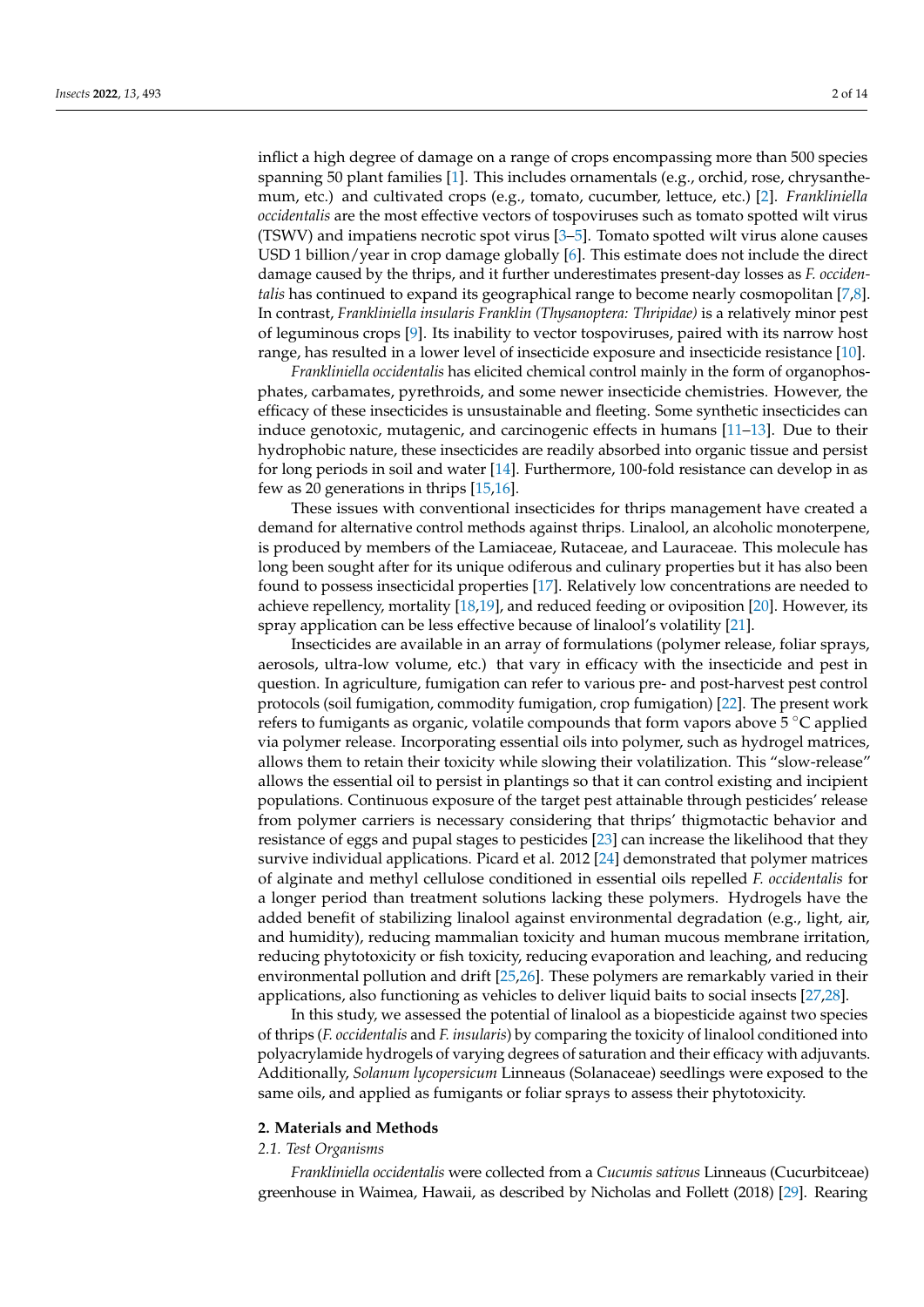chambers for *F. occidentalis* consisted of cylindrical plastic jars (12 cm diameter  $\times$  17 cm height) whose caps were fitted with wire mesh to allow ventilation. Each rearing chamber was provided with cabbage, *Brassica oleracea* Linnaeus (Brassicaceae), leaves (8 cm × 8 cm) provisioned with 0.1 mL of honey. *Frankliniella occidentalis* were deposited into the chambers with a No. 6 paintbrush and allowed to feed and oviposit for 3-day intervals. At each interval, cabbage leaves were transferred to emerging chambers, and rearing chambers were provisioned with new cabbage leaves smeared with honey. Upon eclosion, nymphs were transferred from emerging chambers to rearing chambers. The process was repeated ad infinitum. Both chambers were maintained at 26  $\pm$  2 °C and 80  $\pm$  5% RH under a 16:8 L:D photoperiod.

*Frankliniella insularis* were collected from a hedgerow of *Malvaviscus arboreus* dill (Malvaceae) in Honolulu, Hawaii (21.297111, −157.819151), and deposited in jars. Each rearing chamber was provisioned with snow pea pods smeared with 0.1 mL of honey. The transfer of nymphs from emerging chambers and rearing chambers followed the same protocol as *F. occidentalis*. Both chambers were maintained at 26 ± 2 °C and 80 ± 5% RH under a 16:8 L:D photoperiod.

*Solanum lycopersicum* seeds were purchased from Koolua Farmers, Honolulu, Hawaii. Empty and undeveloped seeds were discarded by floating in tap water. Seeds were sprouted in potting soil in the greenhouse at 26  $\pm$  2  $^{\circ}$ C and 65  $\pm$  5% RH.

#### *2.2. Chemical Preparation*

Polysorbate 20, both (*S*)- and (*R*)-enantiomers of linalool, 1,8-cineole, α-terpineol, transanethole, and (*R*)-pulegone, were purchased from Sigma–Aldrich (St. Louis, MO, USA). Clove, coconut, cedarwood, and peppermint oil were purchased from Carolina Biological Supply Company (Burlington, NC, USA). Neem oil was purchased from Monterey Lawn and Garden Products, Incorporated (Fresno, CA, USA). Jojoba, olive, and soybean oil were purchased from local grocery retailers. For hydrogel saturation tests, the dilutions of (*S*)-linalool (≥97%), (*R*)-linalool (≥95%) and polysorbate 20 included 0, 4, 8, 12, 16, 20, 24, 28, 32, 36, 40, 44, 48, and 52 mg/L air. For adjuvant tests, binary mixtures of essential oils were prepared by mixing the  $LC_{50}$  of  $(R)$ -linalool for each thrips species with varying concentrations (0, 6, 12, 18, 24, and 30 mg/L air) of the adjuvant. Pure distilled water  $(0 \text{ mg/L} \text{ air essential oil})$  acted as negative controls for thrips assays. Dilutions were prepared in distilled water, with the volume of (*R*)-linalool + volume of the adjuvant added at a ratio of 1:1 to the volume of polysorbate 20.

For the phytotoxicity assay, three types of dilutions were assembled: pure (*R*)-linalool, (*R*)-linalool with peppermint oil, and pure distilled water (negative control). The (*R*) linalool was prepared at concentrations below, at, and above its LC<sub>50</sub> to *F. occidentalis*: 21.56 mg/L air, 29.00 mg/L air and 36.89 mg/L air, respectively. Similarly, (*R*)-linalool with peppermint oil was also prepared at three concentrations of peppermint oil, but (*R*)-linalool was maintained at 29.00 mg/L air for each: 3.98 mg/L air, 11.90 mg/L air and 19.90 mg/L air, respectively. Polysorbate 20 was added in a 1:1 ratio to the total volume of essential oil in each solution.

#### *2.3. Thrips Bioassays*

Each fumigation chamber consisted of a glass jar  $(5.8 \text{ cm} \text{ diameter} \times 6.8 \text{ cm} \text{ height})$ provisioned with either an *M. arboreus* petal (for *F. insularis*) or piece of cabbage (for *F. occidentalis*). For ventilation, 2 mm holes were melted into the caps of each jar with 4 mm squares of mesh cloth glued on top. To create a structure from which to suspend the hydrogels, the mesh cloth was cut into  $5 \text{ cm} \times 1.5 \text{ cm}$  rectangles. The shorter ends of these rectangles were glued to the inside of the plastic cap of each jar 4 cm apart from each other such that they formed "pouches" into which the hydrogels were inserted (Figure [1\)](#page-3-0).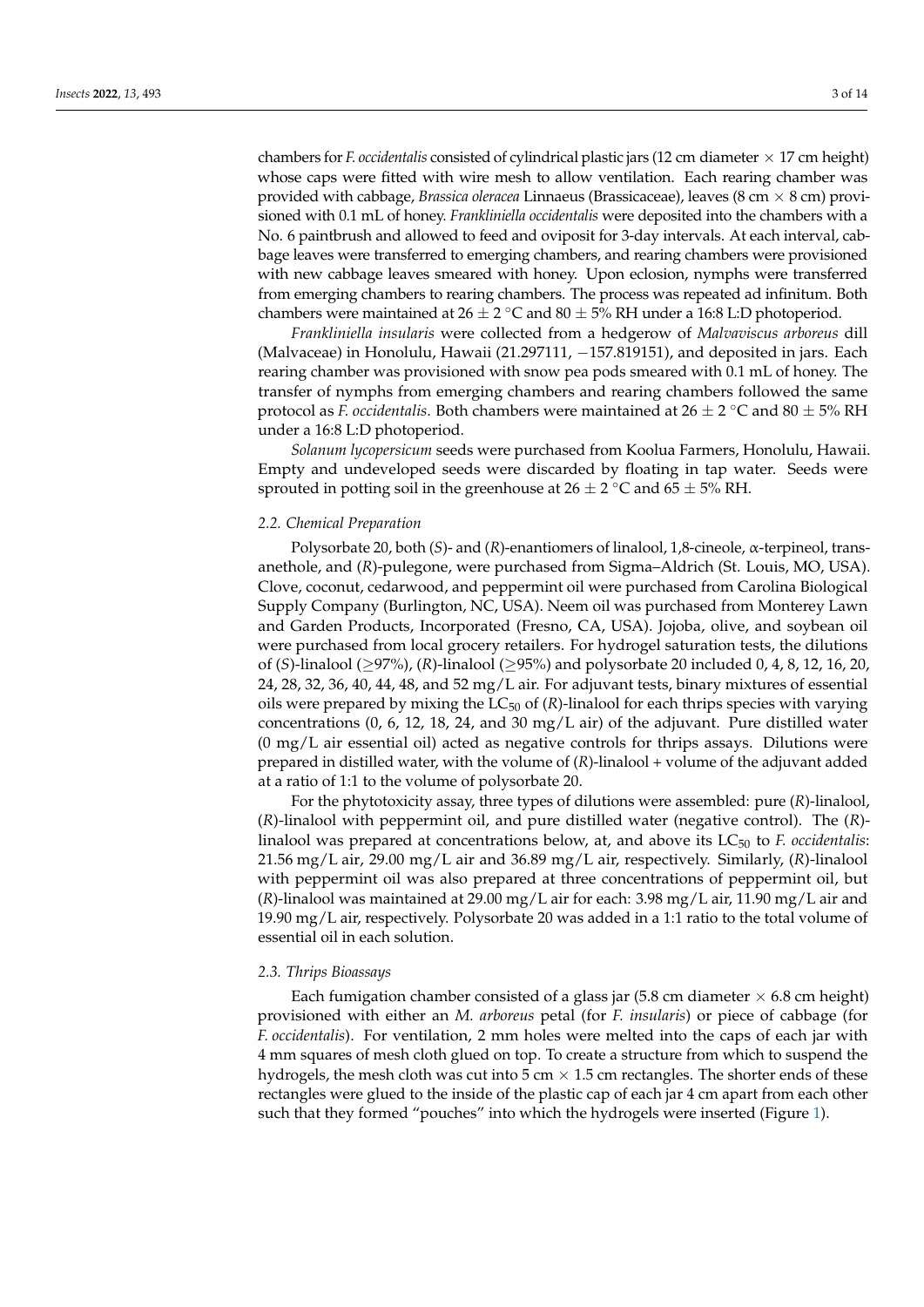<span id="page-3-0"></span>

**Figure 1.** Thrips fumigation chamber with hydrogel "pouch".

Polyacrylamide was purchased as Miracle-Gro<sup>TM</sup> Water Storing Crystals (Miracle-Gro Lawn Products, Marysville, OH, USA). Three series of hydrogels were evaluated for both enantiomers, each for a different level of hydrogel saturation. Series one represented polyacrylamide saturated in 100-fold of its volume (0.1 mL/mg polyacrylamide), series two represented 200-fold saturation (0.2 mL/mg polyacrylamide), and series three represented 300-fold saturation (0.3 mL/mg polyacrylamide). Polyacrylamide crystals (0.01 g per Petri dish) were weighed using Ohaus PR224 PR Series Analytical Balance (Ohaus Corporation, Parsippany, NJ, USA), and the corresponding linalool dilution (from Chemical Preparation) was pipetted into each Petri dish. The Petri dishes were capped, and the hydrogel crystals were conditioned to allow uptake of the volatile compound by the hydrogel for at least 24 h prior to bioassays.

For each fumigation treatment, 0.3 g of conditioned hydrogel was inserted into the "pouch". Ten adult thrips were carefully transferred with a No. 6 paintbrush into each chamber. Each treatment was performed in replicates of four. Mortality was assessed after 24 h by counting the number of live and dead thrips. Individuals were determined to be dead if they did not respond to mechanical stimuli or exhibited *rigor mortis*.

## *2.4. Phytotoxicity Assays*

For each hydrogel treatment, 2.70 g of polyacrylamide was placed in each plastic jar (7.6 cm diameter  $\times$  10 cm height). The corresponding dilutions (from Chemical Preparation) were poured into jars and mixed for 5 min. The caps were screwed on, and the hydrogels with essential oil mixtures were conditioned for at least 24 h prior to the bioassays.

Upon emergence of the epicotyl, seedlings were randomly divided into groups of 10 and placed into black plastic trays with plastic humidity domes (63 cm length  $\times$  33 cm width  $\times$  22 cm height) fitted overhead. Plants were watered before fumigation, as previous experience has shown that plants fumigated under dry conditions are liable to be injured [\[30\]](#page-11-18). For hydrogel treatments, a plastic dish containing 64 g of conditioned hydrogel was placed in the center of the tray. For the foliar spray treatments, seedlings were sprayed with treatment solutions until evenly wetted. Phytotoxicity was assessed after 1 week of exposure by measuring the length of root and hypocotyl. Lengths of 0 cm were recorded for seedlings killed by treatments.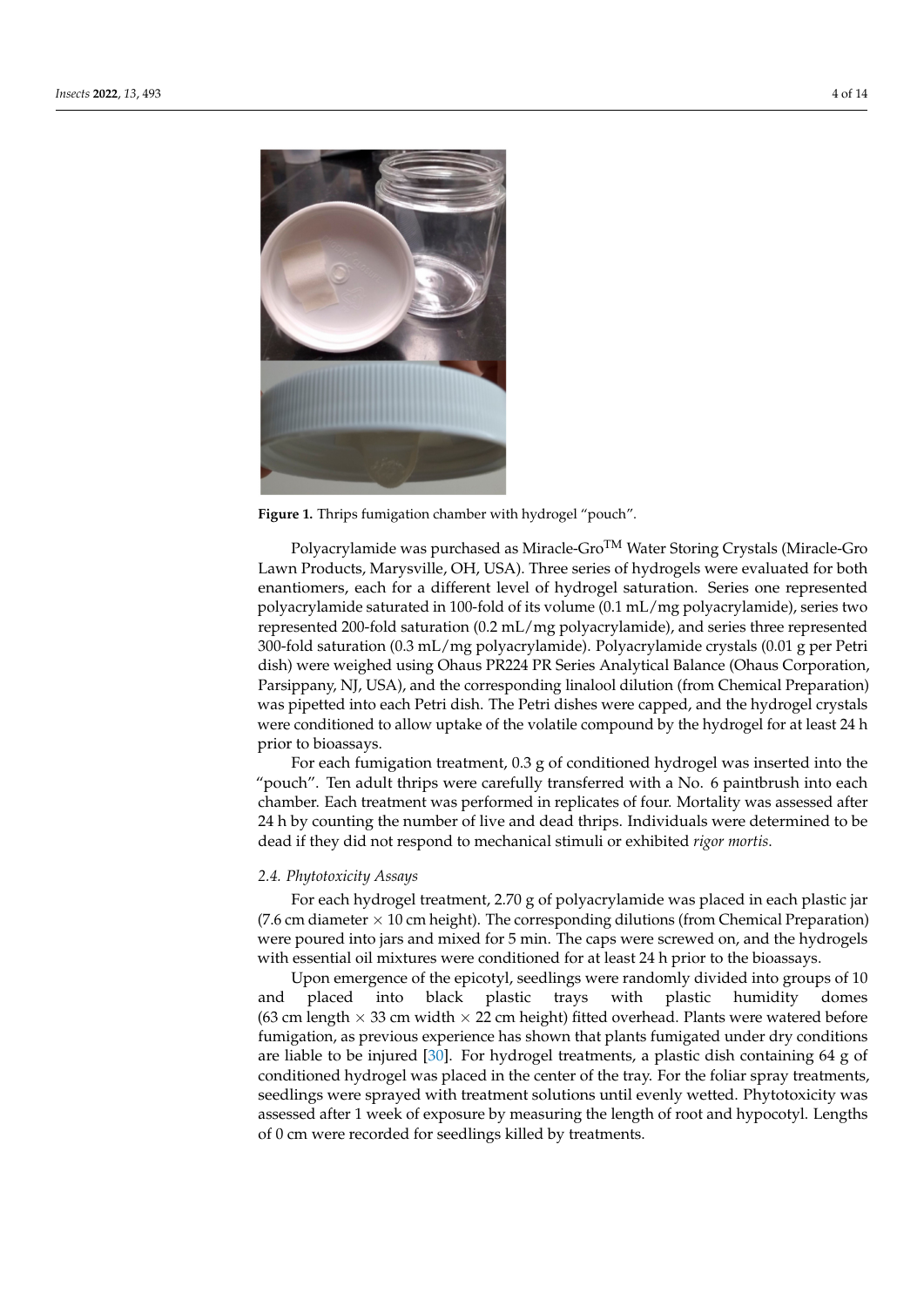#### *2.5. Nuclear Magnetic Resonance (NMR) Sample Preparation and Analysis*

NMR analysis was performed to determine if the dehydration products of linalool (i.e., ocimene and myrcene) were present in the treatment solutions. Five samples were prepared for NMR analysis: 11.7 mg/L (*R*)-linalool and 24.0 mg/L neem, 11.7 mg/L (*R*)-linalool and 30.0 mg/L neem, 11.7 mg/L (*R*)-linalool and 18.0 mg/L cedarwood oil, 11.7 mg/L (*R*)-linalool and 24.0 mg/L cedarwood oil, and 11.7 mg/L (*R*)-linalool and 18.0 mg/L (*S*)-linalool.

Each sample was prepared directly in the corresponding NMR tube, consisting of 600  $\mu$ L D<sub>2</sub>O and polysorbate 20 added in a 1:1 ratio to the total volume of essential oil. Deuterated chloroform was added to improve the immiscibility of the oils. The 1H NMR experiments were carried out on Agilent 400 DD2 and 600 spectrometers (Agilent Technologies, Palo Alto, CA, USA). Each experiment was performed at room temperature with 256 scans per sample.

## *2.6. Statistical Analysis*

Data were analyzed using SPSS version 26.0 (IBM Corp., Armonk, NY, USA) [\[31\]](#page-11-19). Average mortality data for each treatment from thrips bioassays (hydrogel saturation tests and adjuvant tests) were subjected to probit analysis [\[32\]](#page-11-20) to obtain the lethal concentration (LC) values. LC values were considered significantly different when their 95% confidence intervals did not overlap.

The binary interactions of essential oils against adult *F. insularis* and *F. occidentalis* were quantified according to the synergism ratio (SR) as described by Chadwick 1961 [\[33\]](#page-11-21) and Metcalf 1967 [\[34\]](#page-11-22):

$$
SR = LC_{50} \text{ of pure } (R)\text{-linalool}/LC_{50} \text{ of mixture}
$$
 (1)

A synergism ratio of 1.0 indicated that the toxicity of pure (*R*)-linalool was equal to the toxicity of the mixture of (*R*)-linalool and the adjuvant. A value >1.0 indicated synergism, a value <0.5 was classified as strong antagonism, and a synergism ratio >0.5 but <1.0 was classified as weak antagonism.

Root and hypocotyl lengths were subjected to one-way analysis of variance (ANOVA) to identify significant differences due to type of essential oil (pure (R)-linalool or (R)-linalool with peppermint oil). Mean values were then separated with Tukey's honestly significant difference (HSD) test at the 0.05 level of significance.

#### **3. Results**

## *3.1. Hydrogel Saturation Tests*

For *F. insularis*, the median lethal concentrations (LC<sub>50</sub>) for hydrogels conditioned in (R)-linalool with 100-, 200-, and 300-fold saturation were 11.7 (10.0–13.4), 18.1 (14.7–21.4), and 20.6 (19.3–21.8) mg/L air, respectively, while the  $LC_{90}$  values were 18.0 (16.0–21.2), 30.2 (26.2–37.4), and 30.2 (28.4–32.4) mg/L air, respectively (Table [1\)](#page-5-0).

For *F. occidentalis*, the LC<sub>50</sub> values for hydrogels conditioned in (*R*)-linalool with 100-, 200-, and 300-fold saturation were 29.0 (27.1–30.9), 35.1 (33.7–36.5), and 38.9 (37.4–40.4) mg/L air, respectively, while the LC<sub>90</sub> values were 36.5 (34.1–40.3), 47.7 (45.6–50.3), and 52.8 (50.4–55.7) mg/L air, respectively (Table [1\)](#page-5-0).

No mortality occurred in untreated controls (hydrogels conditioned in pure distilled water). For almost all treatments, (*R*)-linalool conditioned in the least saturated (100-fold) hydrogels of either enantiomer was the most toxic, and the *R* enantiomer was more toxic than the *S* enantiomer.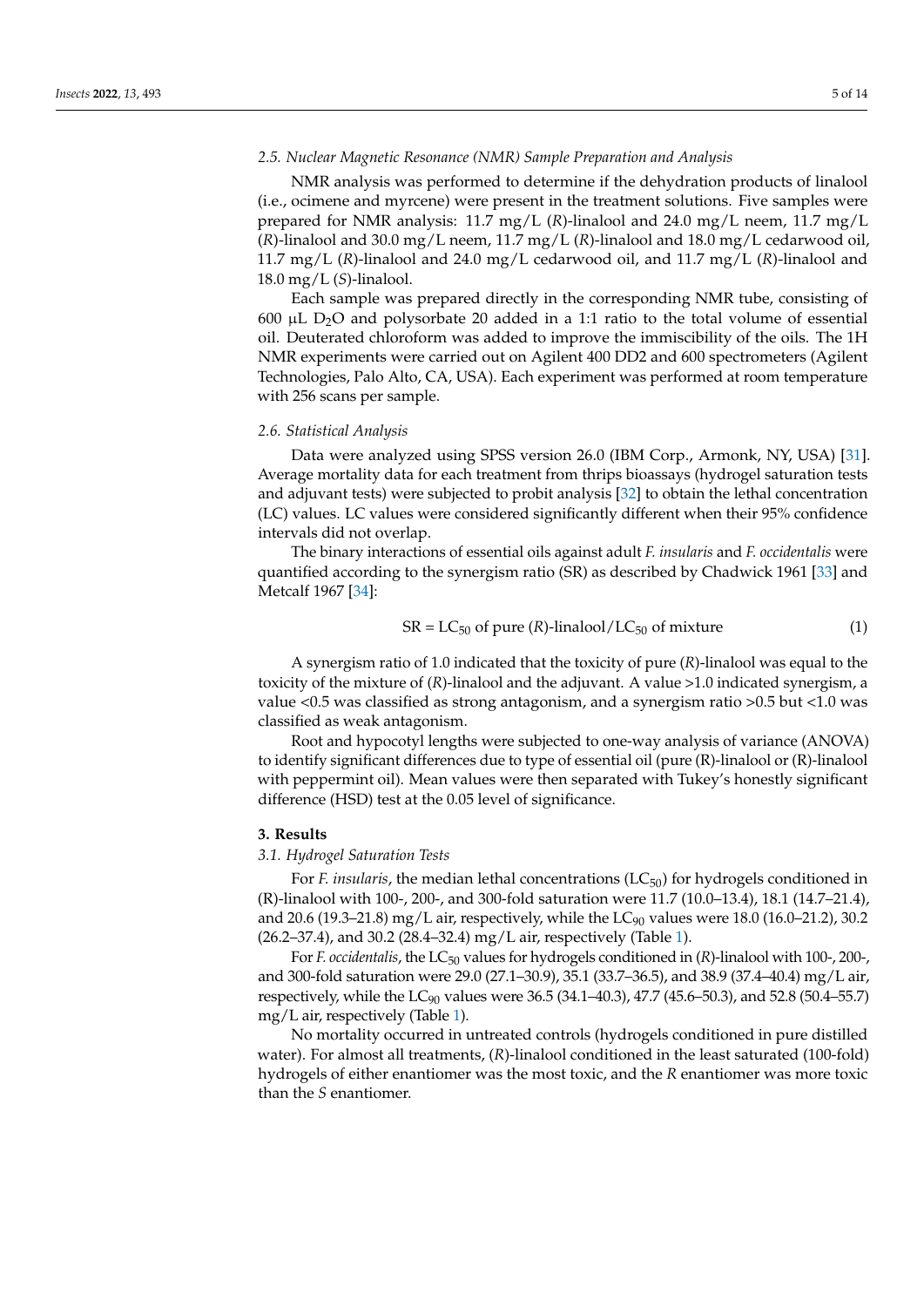|                                |                                       |                                       | F. insularis    | F. occidentalis |          |            |                                       |                                       |                 |    |          |            |
|--------------------------------|---------------------------------------|---------------------------------------|-----------------|-----------------|----------|------------|---------------------------------------|---------------------------------------|-----------------|----|----------|------------|
| <b>Treatment</b>               | $LC_{50}$ in mg/L<br>Air<br>(LCL-UCL) | $LC_{90}$ in mg/L<br>Air<br>(LCL-UCL) | $Slope \pm SE$  | df              | $\chi^2$ | p<br>Value | $LC_{50}$ in mg/L<br>Air<br>(LCL-UCL) | $LC_{90}$ in mg/L<br>Air<br>(LCL-UCL) | Slope $\pm$ SE  | df | $\chi^2$ | p<br>Value |
| $100\times$<br>$(R)$ -linalool | 11.7<br>$(10.0 - 13.4)$               | 18.0<br>$(16.0 - 21.2)$               | $0.20 \pm 0.04$ | 6               | 10.02    | 0.12       | 29.0<br>$(27.1 - 30.9)$               | 36.5<br>$(34.1 - 40.3)$               | $0.17 \pm 0.03$ | 11 | 24.20    | 0.01       |
| $200\times$<br>$(R)$ -linalool | 18.1<br>$(14.7 - 21.4)$               | 30.2<br>$(26.2 - 37.4)$               | $0.11 \pm 0.02$ | 9               | 33.40    | < 0.001    | 35.1<br>$(33.7 - 36.5)$               | 47.7<br>$(45.6 - 50.3)$               | $0.10 \pm 0.01$ | 14 | 9.73     | 0.78       |
| $300\times$<br>$(R)$ -linalool | 20.6<br>$(19.3 - 21.8)$               | 30.2<br>$(28.4 - 32.4)$               | $0.13 \pm 0.02$ | 9               | 8.95     | 0.44       | 38.9<br>$(37.4 - 40.4)$               | 52.8<br>$(50.4 - 55.7)$               | $0.09 \pm 0.01$ | 14 | 6.55     | 0.95       |
| $100\times$<br>$(S)$ -linalool | 16.7<br>$(16.0 - 17.3)$               | 19.3<br>$(18.5 - 20.6)$               | $0.47 \pm 0.10$ | 6               | 0.43     | 0.10       | 34.9<br>$(33.5 - 36.3)$               | 46.9<br>$(44.9 - 49.3)$               | $0.12 \pm 0.02$ | 14 | 6.39     | 0.96       |
| $200\times$<br>$(S)$ -linalool | 17.2<br>$(16.6 - 17.9)$               | 19.7<br>$(18.9 - 21.0)$               | $0.52 \pm 0.15$ | 6               | 0.20     | 0.10       | 43.2<br>$(41.6 - 44.9)$               | 58.9<br>$(56.4 - 62.0)$               | $0.08 \pm 0.01$ | 16 | 10.41    | 0.84       |
| $300\times$<br>$(S)$ -linalool | 32.3<br>$(31.0 - 33.6)$               | 42.4<br>$(40.5 - 45.0)$               | $0.13 \pm 0.02$ | 11              | 10.60    | 0.48       | 42.1<br>$(40.8 - 43.5)$               | 53.5<br>$(51.6 - 55.9)$               | $0.11 \pm 0.02$ | 16 | 11.20    | 0.80       |

<span id="page-5-0"></span>**Table 1.** LC<sub>50</sub> and LC<sub>90</sub> values for different treatments of *F. insularis* and *F. occidentalis* ( $n = 4$ ).

 $LC_{50}$  = concentration to kill 50% of thrips,  $LC_{90}$  = concentration to kill 90% of thrips, LCL–UCL = lower confidence limit to upper confidence limit, SE = standard error, df = degrees of freedom,  $\chi^2$  = Pearson goodness-of-fit test. *p* values derived from chi-squared test. There are varied numbers of concentrations tested for each adjuvant.

#### *3.2. Adjuvant Tests*

For *F. insularis*, peppermint oil was the only synergist, with an LC<sub>50</sub> of 10.7 (7.3–12.8) and LC<sub>90</sub> of 16.2 (14.4–18.[2\)](#page-5-1) mg/L air (Table 2).  $\alpha$ -Terpineol induced 100% mortality at all tested concentrations. Several adjuvants (i.e., (*S*)-linalool, cedarwood, neem, and 1,8-cineole) behaved as mild antagonists. The remaining adjuvants (i.e., trans-anethole, (*R*)-pulegone, clove, coconut, jojoba, olive, and soybean) behaved as severe antagonists (Table [3\)](#page-6-0).

<span id="page-5-1"></span>Table 2. LC<sub>50</sub> and LC<sub>90</sub> values for different adjuvants mixed with (*R*)-linalool of *F. insularis* and *F. occidentalis* (*n* = 4).

|                                            | F. insularis                          |                                       |                 |                |          |            | F. occidentalis                       |                                       |                 |                |          |         |
|--------------------------------------------|---------------------------------------|---------------------------------------|-----------------|----------------|----------|------------|---------------------------------------|---------------------------------------|-----------------|----------------|----------|---------|
| Adjuvant                                   | $LC_{50}$ in mg/L<br>Air<br>(LCL-UCL) | $LC_{90}$ in mg/L<br>Air<br>(LCL-UCL) | Slope $\pm$ SE  | df             | $\chi^2$ | p<br>Value | $LC_{50}$ in mg/L<br>Air<br>(LCL-UCL) | $LC_{90}$ in mg/L<br>Air<br>(LCL-UCL) | Slope $\pm$ SE  | df             | $\chi^2$ | Value   |
| Pure<br>$(R)$ -linalool                    | 11.7<br>$(10.0 - 13.4)$               | 18.0<br>$(16.0 - 21.2)$               | $0.20 \pm 0.04$ | 6              | 10.02    | 0.12       | 29.0<br>$(27.1 - 30.9)$               | 36.5<br>$(34.1 - 40.3)$               | $0.17 \pm 0.03$ | 11             | 24.20    | 0.01    |
| Peppermint<br>with<br>$(R)$ -linalool      | 10.7<br>$(7.3 - 12.8)$                | 16.2<br>$(14.4 - 18.2)$               | $0.23 \pm 0.08$ | $\overline{4}$ | 3.36     | 0.50       | 30.0<br>$(24.5 - 33.0)$               | 43.4<br>$(41.0 - 47.4)$               | $0.10 \pm 0.04$ | $\overline{4}$ | 3.29     | 0.51    |
| $(S)$ -linalool with<br>$(R)$ -linalool    | 16.5<br>$(11.9 - 18.4)$               | 21.5<br>$(19.4 - 28.5)$               | $0.26 \pm 0.09$ | $\overline{4}$ | 7.28     | 0.12       | 45.8<br>$(44.3 - 47.3)$               | 58.2<br>$(56.1 - 61.0)$               | $0.10 \pm 0.02$ | 9              | 7.97     | 0.54    |
| Cedarwood<br>with<br>$(R)$ -linalool       | 17.7<br>$(15.7 - 19.3)$               | 26.4<br>$(24.6 - 29.0)$               | $0.15 \pm 0.04$ | $\overline{4}$ | 3.11     | 0.54       | 63.8<br>$(60.3 - 67.5)$               | 80.5<br>$(75.4 - 89.0)$               | $0.08 \pm 0.01$ | 12             | 36.72    | < 0.001 |
| Neem with<br>$(R)$ -linalool               | 20.7<br>$(13.8 - 25.3)$               | 37.7<br>$(32.4 - 48.1)$               | $0.08 \pm 0.02$ | 5              | 10.53    | 0.06       | 73.8<br>$(70.8 - 76.7)$               | 105.4<br>$(101.1 - 110.9)$            | $0.04 \pm 0.01$ | 15             | 15.81    | 0.40    |
| Clove with<br>$(R)$ -linalool              | 23.6<br>$(19.4 - 27.0)$               | 30.2<br>$(26.9 - 40.3)$               | $0.19 \pm 0.05$ | $\overline{4}$ | 13.35    | 0.01       | 63.3<br>$(61.3 - 65.3)$               | 82.4<br>$(79.3 - 86.2)$               | $0.07 \pm 0.01$ | 12             | 7.80     | 0.80    |
| 1,8-Cineole<br>with<br>$(R)$ -linalool     | 20.8<br>$(15.3 - 24.6)$               | 35.9<br>$(31.1 - 46.0)$               | $0.09 \pm 0.02$ | 6              | 15.44    | 0.01       | 38.8<br>$(35.6 - 41.3)$               | 58.6<br>$(55.6 - 62.6)$               | $0.06 \pm 0.01$ | 9              | 10.81    | 0.30    |
| trans-Anethole<br>with<br>$(R)$ -linalool  | 33.2<br>$(31.3 - 35.1)$               | 40.8<br>$(38.1 - 44.3)$               | $0.18 \pm 0.03$ | $\overline{7}$ | 11.84    | 0.11       | 53.2<br>$(51.9 - 54.5)$               | 61.9<br>$(60.2 - 64.2)$               | $0.15 \pm 0.03$ | 9              | 7.68     | 0.60    |
| $(R)$ -Pulegone<br>with<br>$(R)$ -linalool | 25.3<br>$(21.7 - 28.4)$               | 35.7<br>$(31.9 - 43.4)$               | $0.12 \pm 0.02$ | 7              | 22.44    | < 0.01     | 47.0<br>$(42.9 - 50.5)$               | 70.3<br>$(65.1 - 78.7)$               | $0.06 \pm 0.01$ | 10             | 16.96    | 0.08    |

 $LC_{50}$  = concentration to kill 50% of thrips,  $LC_{90}$  = concentration to kill 90% of thrips, LCL–UCL = lower confidence limit to upper confidence limit, SE = standard error, df = degrees of freedom,  $\chi^2$  = Pearson goodness-of-fit test. *p* values derived from chi-squared test. There are varied numbers of concentrations tested for each adjuvant.  $LC_{50}$ values that could not be calculated due to insufficient or excessive mortality were not included.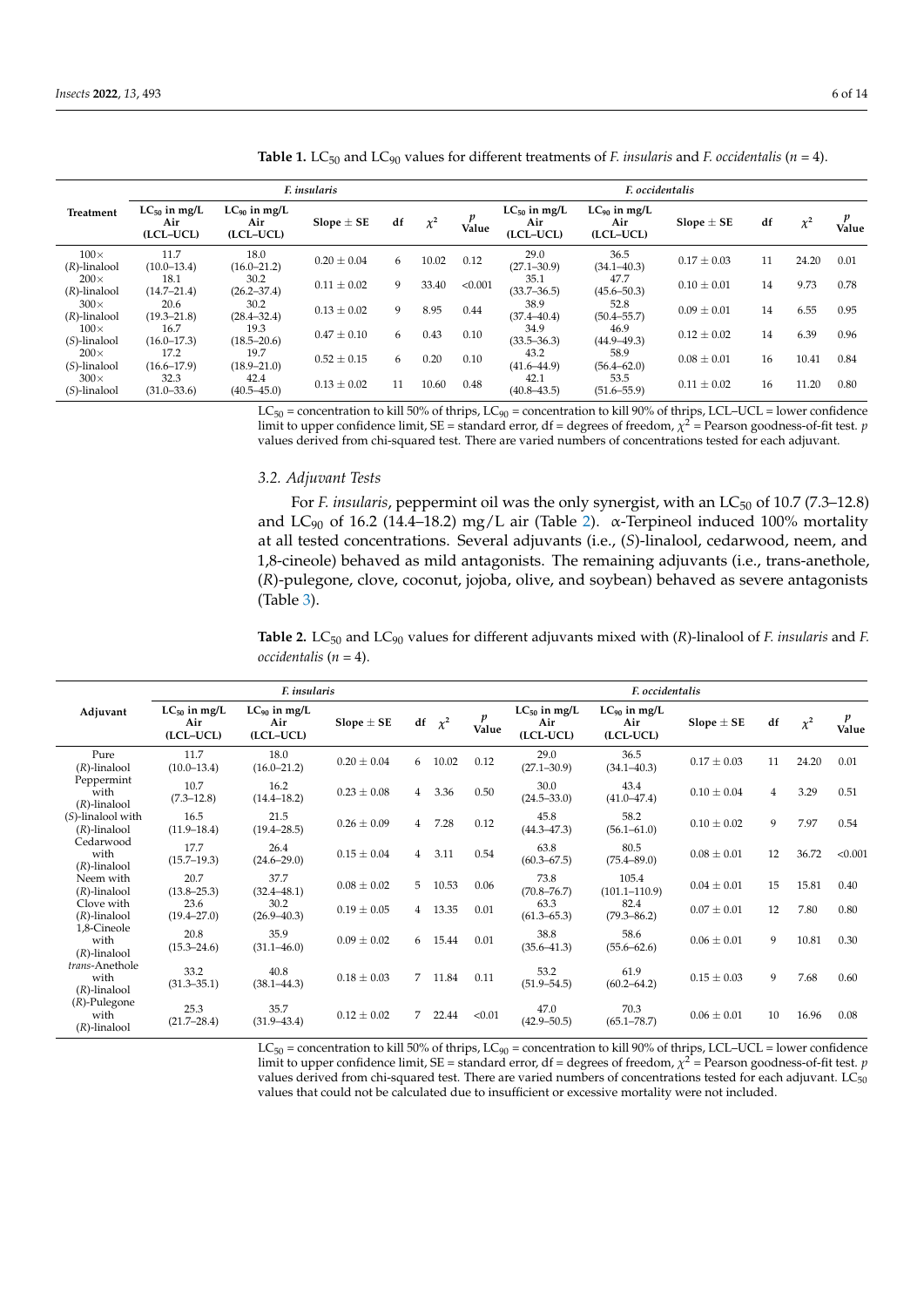| Adjuvant                             | F. insularis | <i>F. occidentalis</i> |
|--------------------------------------|--------------|------------------------|
| Peppermint and $(R)$ -linalool       | 1.093        | 0.967                  |
| $(S)$ -linalool and $(R)$ -linalool  | 0.709        | 0.633                  |
| Cedarwood and $(R)$ -linalool        | 0.661        | 0.455                  |
| Neem and $(R)$ -linalool             | 0.565        | 0.393                  |
| Clove and $(R)$ -linalool            | 0.496        | 0.458                  |
| 1,8-Cineole and $(R)$ -linalool      | 0.563        | 0.747                  |
| trans-Anethole and<br>(R)-linalool   | 0.352        | 0.545                  |
| $(R)$ -Pulegone and $(R)$ -linalool  | 0.462        | 0.617                  |
| $\alpha$ -Terpineol and (R)-linalool | N/A          | 1.090                  |

<span id="page-6-0"></span>**Table 3.** Synergistic ratios (SRs) of adjuvants to (*R*)-linalool for *F. insularis* and *F. occidentalis*.

 $N/A$  = not assessed due to 100% mortality at all tested concentrations. SRs that could not be calculated due to insufficient or excessive mortality were not included.

Similar trends were observed in *F. occidentalis* relative to pure (*R*)-linalool with LC<sub>50</sub> of 29.0 mg/L air. α-terpineol was the only synergist, with an SR ratio of 1.090 (Table [3\)](#page-6-0). While peppermint oil was not classified as a synergist in *F. occidentalis*, it had the second greatest insecticidal efficacy with an LC<sub>50</sub> of 30.0 (24.5–33.0) and an LC<sub>90</sub> of 43.4 (41.0–47.4) mg/L air (Table [2\)](#page-5-1). Another four adjuvants (i.e., (*S*)-linalool, 1,8-cineole, trans-anethole, and (*R*)-pulegone), behaved as mild antagonists while the remaining adjuvants (i.e., cedarwood, neem, clove, coconut, jojoba, olive, and soybean) behaved as severe antagonists (Table [3\)](#page-6-0). No mortality was found in untreated control (hydrogels conditioned in pure distilled water).

#### *3.3. Phytotoxicity Assays*

The observed symptoms of phytotoxicity included reduced root and hypocotyl lengths, dieback, stunting, depigmentation, and death. The most severe phytotoxicity was recorded for the peppermint oil mixture. Significant differences were found on the root and hypocotyl lengths of seedlings sprayed with all concentrations of (*R*)-linalool with peppermint oil and the highest concentrations of  $(R)$ -linalool, as compared with that of control  $(p < 0.05)$ . For hydrogel fumigation, no significant difference was found on the hypococtyl lengths of seedlings after treating with all concentrations of (*R*)-linalool whereas significantly shorter hypococtyls were recorded at the two highest concentrations of (*R*)-linalool with peppermint oil, as compared with that of control  $(p < 0.05)$ .

#### *3.4. NMR Analysis*

Dehydration products (i.e., ocimene and myrcene) were not detected in samples three to five, but they were detected in samples one and two as peaks from 5.80 to 5.95 ppm. These two samples had nearly identical spectra; therefore, only sample one (Figure [2\)](#page-7-0) is shown because it had peaks of greater intensity in this range. The peaks for ocimene and myrcene had low intensity, indicating that the dehydration products did not constitute a significant portion of the samples (<1%). Linalool formed strong peaks throughout the spectra at 1.27, 1.56, 1.60, 1.68, 1.85, 5.02, 5.11, and 5.20 ppm. Polysorbate 20 produced a strong peak at 3.64 ppm.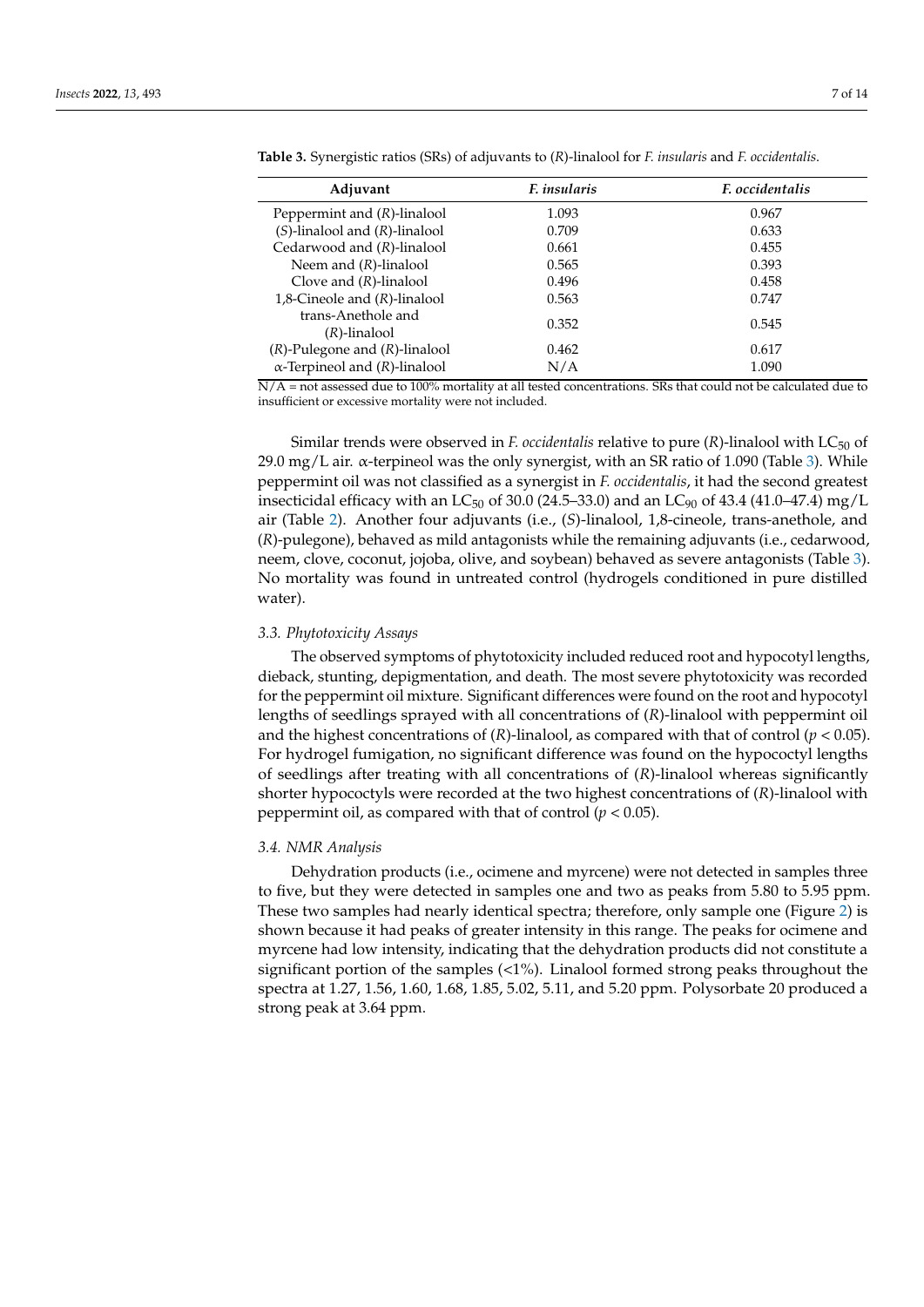<span id="page-7-0"></span>

**Figure 2.** NMR spectra for sample 1. The green arrow indicates peaks for potential dehydration products, red arrows indicate peaks for (*R*)-linalool, blue arrows indicate peaks for polysorbate 20 and yellow arrows indicate peaks for triglycerides and similarly unsaturated fatty acids.

#### **4. Discussion**

The enantioselective toxicity of linalool toward thrips was demonstrated in this study: (*R*)-linalool was 35% more toxic than (*S*)-linalool to *F. insularis* and 18.5% more toxic to *F. occidentalis*. Enantioselective toxicity to animals and plants is well documented in many other stereoisomeric compounds [\[35](#page-11-23)[–39\]](#page-11-24). While linalool can inhibit multiple targets in the insect nervous system (acetylcholinesterase, gamma-aminobutyric acid, etc.), acetylcholinesterase (AChE) appears to be the primary inhibitory target  $[40,41]$  $[40,41]$ . This enantioselective toxicity is thought to be the result of (*R*)-linalool being a more potent AChE inhibitor than (*S*)-linalool. Linalool's ability to bind to AChE is dependent on the alcoholic monoterpenoid's ability to form intermolecular forces (i.e., hydrogen bonds, hydrophobic interactions, and Van der Waals) with certain amino acids in AChE [\[42–](#page-12-0)[44\]](#page-12-1). It is possible that enantioselective intermolecular forces occur in the (*R*)-linalool-AChE complex but not in the (*S*)-linalool-AChE complex. Since the orientation of the bond of the hydroxyl group to the  $3'$  carbon [\[45\]](#page-12-2) was the only difference between these enantiomers, it was likely responsible for the enantioselective formation of intermolecular forces and the consequent steric hindrance (or lack thereof) for the inhibitor-enzyme complexes.

Synergisms resulted when both components of a binary mixture had unique inhibitory targets. The (*R*)-linalool and peppermint oil synergism serves as an example, with a synergistic ratio >1.0 (Table [3\)](#page-6-0). Linalool inhibits AChE, while peppermint oil inhibits gamma-aminobutyric acid (GABA) [\[46](#page-12-3)[,47\]](#page-12-4). When mixed together and applied to *F. insularis*, the mortality was higher than that of (*R*)-linalool applied individually because the simultaneous inhibition of AChE and GABA was more damaging than only AChE inhibition [\[48\]](#page-12-5). Alternatively, these synergisms may be a reflection of the exceptional insecticidal activity of the adjuvants, rather than their interaction with (R)-linalool.

Weak antagonistic mixtures were those with synergistic ratios <1.0 but >0.5. This phenomenon is thought to occur due to overlapping modes of action of (*R*)-linalool and the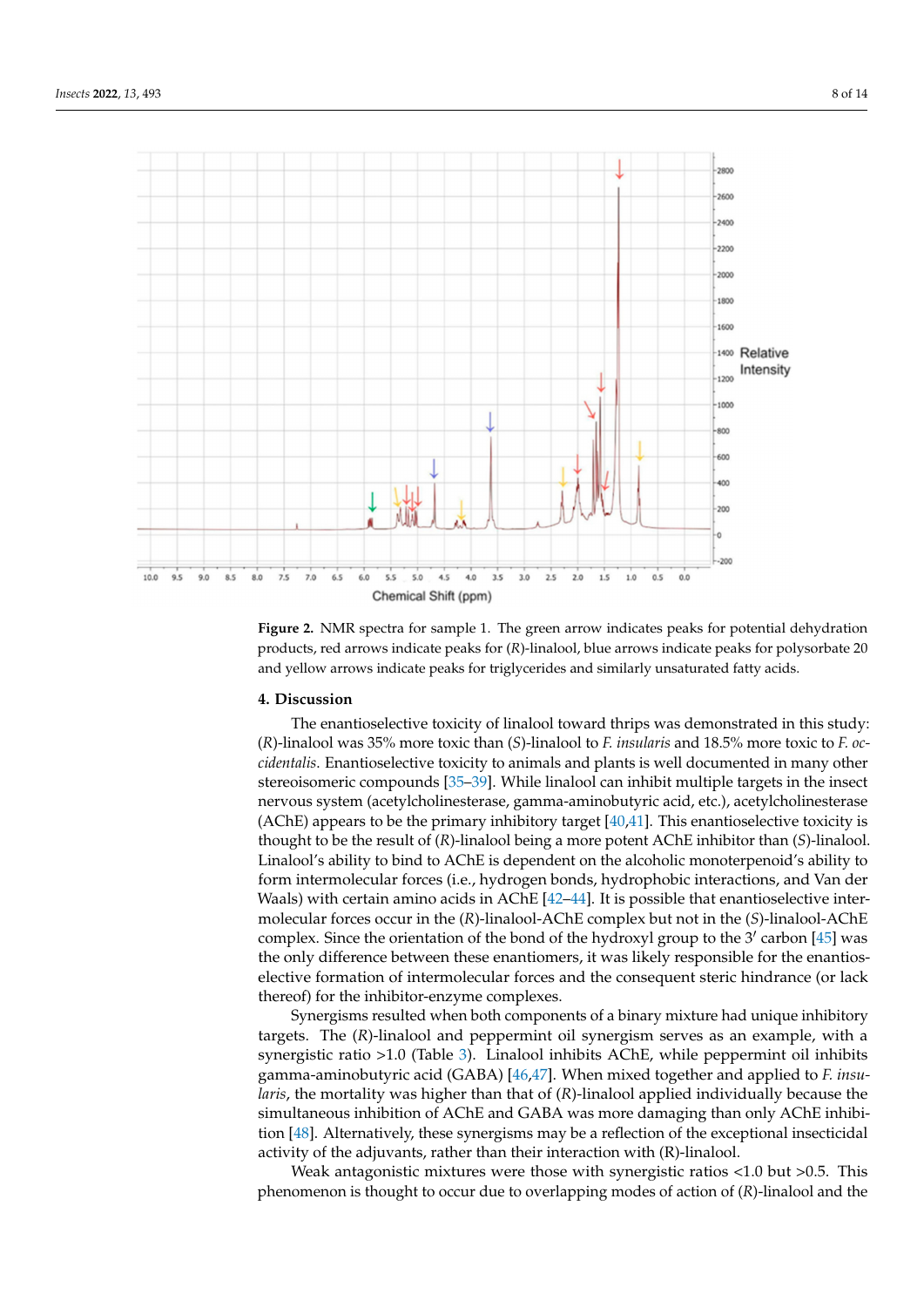adjuvant, with the racemate serving as an example in both species (i.e.,  $LC_{50}$  of 16.5 mg/L air for *F. insularis* and LC<sup>50</sup> of 45.8 mg/L air for *F. occidentalis*). The enantiomers of linalool were expected to have similar modes of action, considering their structural similarity [\[45\]](#page-12-2). This overlap in inhibitory targets did not increase mortality because only AChE function was diminished. It was possible that the components of this binary mixture shared not only the same inhibitory target but also the same active site on that target.

Another possible explanation for the mild antagonisms described above was the decomposition of linalool under low pH, leading to a reduction in its insecticidal efficacy [\[49\]](#page-12-6). Linalool is prone to dehydration because it is not only a tertiary alcohol, but also an allylic alcohol. Tertiary alcohols are more reactive because the presence of additional alkyl groups increases the inductive effect. The charge density around the tertiary carbon increases, and consequently in the C-O bond, which facilitates the cleavage of that bond [\[50\]](#page-12-7). Allylic carbons are more reactive than simple alkanes due to their proximity to adjacent π systems [\[51\]](#page-12-8). Theoretically, solutions containing neem, cedarwood or *(S*)-linalool as adjuvants cause (*R*)-linalool to dehydrate into a mixture of products (i.e., myrcene and ocimene) via unimolecular elimination [\[52\]](#page-12-9). As the proportion of (*R*)-linalool decreases while ocimene and myrcene increases, the insecticidal activity is reduced because these dehydration products have relatively less insecticidal activity [\[53](#page-12-10)[,54\]](#page-12-11).

However, the absence of strong peaks for dehydration products in the NMR spectra of these solutions (Figure [2\)](#page-7-0) revealed that ocimene and myrcene did not occur in samples containing cedarwood oil or (*S*)-linalool. While dehydration products were detected in solutions containing neem oil as an adjuvant, these products did not occur as a significant enough proportion (<1%) to be responsible for the observed reduction in insecticidal efficacy. Nonetheless, their presence highlights the value of detecting biopesticide decomposition. Other adjuvants may influence insecticidal activity by creating conditions conducive to linalool's decomposition. Therefore, identification of the characteristics of these adjuvants can help to exclude potential antagonists.

In contrast, strong antagonisms arose from the behavior of five oils (i.e., clove, coconut, jojoba, soybean, and olive oil) as fixatives. These oils produced synergistic ratios <0.5 (Table [3\)](#page-6-0), high boiling points and low vapor pressures. Additionally known as carrier oils, they depress the volatility of other components in the mixture [\[55](#page-12-12)[,56\]](#page-12-13). However, the combined volatility depression of the hydrogel matrix and the fixative rendered (*R*)-linalool so nonvolatile that mortality was significantly reduced for two oils (i.e., olive and clove oil) and completely reduced for three oils (i.e., coconut, jojoba, and soybean oil). Van der Waals and dipole–dipole interactions between (*R*)-linalool and the fixative potentially contributed to this non-volatility [\[57\]](#page-12-14). Some oils (i.e., cedarwood and neem) behaved as weak antagonists for *F. insularis*, but were strong antagonists for *F. occidentalis*, and also vice versa (i.e., trans-anethole and (*R*)-pulegone). The former may be a result of the heightened resistance of *F. occidentalis* to a range of pesticide compounds. The latter phenomenon requires in vitro studies of insect nervous systems to clarify the mechanism responsible for this discrepancy.

The  $LC_{50}$  of WFT to both enantiomers of linalool and the adjuvant mixtures was consistently higher than that of *F. insularis*. For example, pure (*R*)-linalool had an LC<sub>50</sub> of 11.7 mg/L air in *F. insularis* and an LC<sup>50</sup> of 29.0 mg/L air in *F. occidentalis* (Table [2\)](#page-5-1).

Considering that essential oil fumigation is a relatively novel method, it is improbable that WFT acquired resistance through previous exposure. However, there are records of WFT resistance to synthetic pesticides, many of which share a mode of action with the essential oils in this study [\[8,](#page-10-6)[58–](#page-12-15)[63\]](#page-12-16). Resistance has been documented in closely related species in Hawai'i [\[64,](#page-12-17)[65\]](#page-12-18) and in WFT populations in California and Japan [\[8,](#page-10-6)[58,](#page-12-15)[59\]](#page-12-19). While WFT resistance may have arisen on the archipelago independently of immigration, it is possible that the trans-Pacific trade of plant material spread WFT populations bearing resistance genes to Hawai'i [\[66\]](#page-12-20).

Of the 19 synthetic pesticides registered for the management of thrips in the United States, at least five (i.e., abamectin, acephate, chlorpyrifos, methiocarb, and spinosad)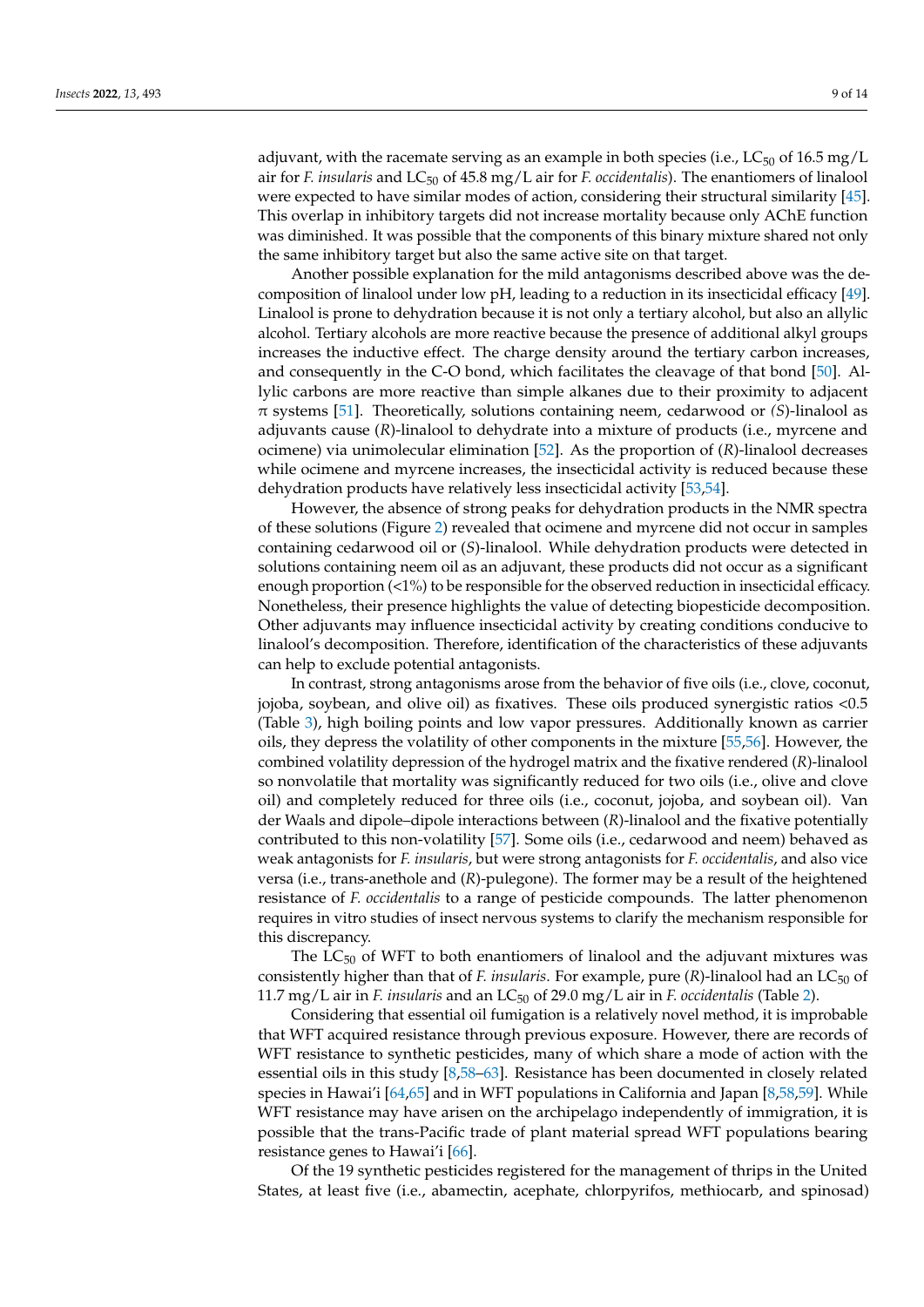have one or both of the same modes of action as the essential oils tested in our study [\[66\]](#page-12-20). There are multiple mechanisms potentially responsible for the increased resistance of WFT compared with *F. insularis*. However, the majority of insecticide-resistant WFT cases result from metabolic detoxification (e.g., cytochrome P450s) [\[67\]](#page-12-21). Resistance mechanisms can co-occur and synergize. For example, thigmotaxis may result in a reduced rate of entry of linalool into thrips bodies, enabling metabolic detoxification to occur without P450s being overwhelmed [\[60\]](#page-12-22). While exposure to insecticides undoubtedly plays a role in the development of resistance in WFT, the highly polyphagous nature of this species might also be responsible for its predisposition to metabolic detoxification [\[60\]](#page-12-22). Due to its widely varied diet, WFT often need to detoxify allelochemicals produced by some of their host plants. *Frankliniella insularis* has a narrower host range; therefore, there is reduced selective pressure for metabolic detoxification.

*Orius strigicollis* Poppius (Hemiptera: Anthocoridae) is one the primary biocontrol agents of thrips. Kim et al. (2014) and Yi et al. (2006) both found this natural enemy to possess a greater degree of resistance to essential oil fumigation than *Thrips palmi* Karny (Thysanoptera: Thripidae) [\[68,](#page-12-23)[69\]](#page-13-0). *Neoseiulus californicus* McGregor (Acari: Phytoseiidae) is another natural enemy of thrips shown to have a degree of resistance to essential oil fumigation [\[70](#page-13-1)[,71\]](#page-13-2). However, whether the resistance of these biocontrol agents is greater than that demonstrated by *F. occidentalis* is yet to be investigated.

The lack of significant differences in the root and hypocotyl lengths of seedlings exposed to (*R*)-linalool and peppermint oil as fumigants indicates that both types of oils induced the same level of phytotoxicity via fumigation. However, peppermint oil induced greater phytotoxicity than pure (*R*)-linalool when applied as foliar sprays (Table [4\)](#page-9-0). Considering that tomatoes are relatively vulnerable to phytotoxicity following direct exposure to essential oils [\[72](#page-13-3)[–75\]](#page-13-4), the decreased hypocotyl and root lengths of seedlings treated with the peppermint oil spray were expected. Essential oil mixtures applied as fumigants behave similar to gases, filling the volume of their container. This behavior allows the essential oil to make contact with thrips while minimizing its direct contact with the plant. In contrast, essential oils applied as sprays are more concentrated on the plant tissue, resulting in more severe phytotoxicity. However, the mechanism underlying the increased phytotoxicity of the peppermint oil mixture compared with pure (*R*)-linalool is less clear.

**Concentration (mg/L air) Length (cm) of Seedlings (Mean** ± **SE) Foliar Spray Hydrogel Fumigation Hypocotyl Root Hypocotyl Root** Control 5.40  $\pm$  0.14 a 7.45  $\pm$  1.23 a 6.60  $\pm$  0.19 a 11.10  $\pm$  0.91 a (*R*)-Linalool 21.56  $4.55 + 0.75$ <sup>a</sup>  $7.10 + 1.65$ <sup>a</sup>  $5.90 \pm 0.21$  ab  $10.70 \pm 0.59$  ab<br> $5.75 \pm 0.28$  ab  $7.95 \pm 0.67$  b 29.00  $3.80 \pm 0.80^{\text{ a}}$   $6.95 \pm 0.52^{\text{ a}}$  $5.75 \pm 0.28$  ab  $7.95 \pm 0.67$  b<br> $5.65 \pm 0.30$  ab  $7.85 \pm 0.52$  b 36.89  $0.00 \pm 0.00$  b  $0.00 \pm 0.00$  b  $5.65 \pm 0.30$  ab (*R*)-linalool with peppermint oil 3.98  $0.00 \pm 0.00^{\text{ b}}$   $0.00 \pm 0.00^{\text{ b}}$   $5.75 \pm 0.21^{\text{ ab}}$   $10.95 \pm 0.96^{\text{ ab}}$ <br>11.90  $0.00 \pm 0.00^{\text{ b}}$   $0.00 \pm 0.00^{\text{ b}}$   $5.25 \pm 0.23^{\text{ b}}$   $9.55 \pm 0.85^{\text{ ab}}$ 11.90  $0.00 \pm 0.00$   $b$   $0.00 \pm 0.00$   $b$   $5.25 \pm 0.23$   $b$   $9.55 \pm 0.85$  ab 19.90  $0.00 \pm 0.00^{b}$   $0.00 \pm 0.00^{b}$   $5.45 \pm 0.31^{b}$   $9.30 \pm 0.41^{ab}$ 

<span id="page-9-0"></span>**Table 4.** Phytotoxicity of (*R*)-linalool and peppermint oil applied as foliar spray or hydrogel fumigation to *S. lycopersicum* ( $n = 10$ ).

SE = standard error. Means followed by different letters in the same column indicate statistically significant differences (one-way ANOVA followed by Tukey's HSD test; *p* < 0.05).

Essential oils can induce phytotoxicity through disruptions in osmoregulation, membrane potential, mitochondrial respiration, phytohormones, microtubules, genotoxicity and the generation of reactive oxygen species [\[76\]](#page-13-5). Peppermint oil has been implicated in more of these mechanisms than linalool, which may be responsible for its increased phototoxicity [\[77–](#page-13-6)[79\]](#page-13-7).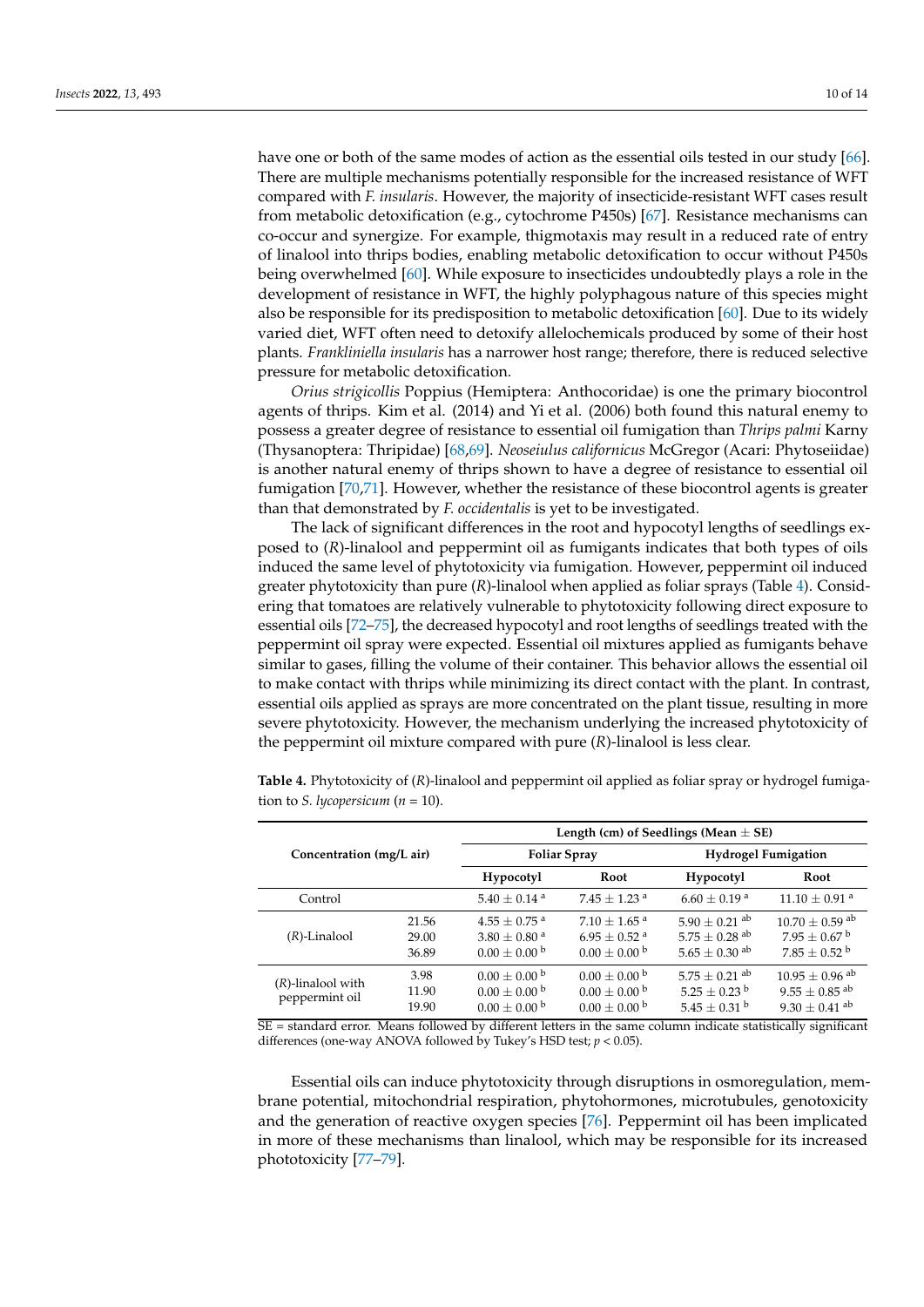# **5. Conclusions**

We conducted a series of fumigation assays to assess the vulnerability of *F. occidentalis* and *F. insularis* to fumigation with essential oils via polymer release. In phytotoxicity assays, *S. lycopersicum* seedlings were screened for their sensitivity to the most potent fumigants, as determined from thrips bioassays. Hydrogels conditioned in linalool at the lowest saturation were the most effective, which had the added benefit of requiring the least volume of essential oil. Both species of thrips demonstrated enantioselective toxicity to linalool. However, *F. occidentalis* was significantly more resistant to these treatments than *F. insularis*. Fumigation of *S. lycopersicum* with the same concentrations of oils required to control thrips caused phytotoxicity. Phytotoxicity was more severe in seedlings exposed to these oils as foliar sprays, affirming the utility of polymer release. These findings underline the need to assess the potential of synthetic synergists (e.g., piperonyl butoxide, diethyl maleate, etc.) applied in tandem with essential oils to disarm insecticide resistance in *F. occidentalis*. Furthermore, the vulnerability of natural enemies to essential oils should be evaluated to determine if they surpass the resistance of *F. occidentalis* demonstrated herein.

**Author Contributions:** Conceptualization, J.-W.T. and K.G.; methodology, J.-W.T. and K.G.; data analysis, K.G. and J.-W.T.; data curation, K.G.; writing—original draft preparation, K.G. and J.-W.T.; writing—review and editing, J.-W.T. and K.G.; funding acquisition, J.-W.T. All authors have read and agreed to the published version of the manuscript.

**Funding:** The research was partially funded by the USDA National Institute of Food and Agriculture, Hatch Project (accession number: 1022165), managed by the College of Tropical Agriculture and Human Resources, University of Hawaii at Manoa, and the USDA-ARS Cooperative Agreement.

**Institutional Review Board Statement:** Not applicable.

**Informed Consent Statement:** Not applicable.

**Data Availability Statement:** The data presented in this study are available on request from the corresponding author.

**Acknowledgments:** We are grateful to Qing X. Li for his comments on the earlier manuscript draft, Dick M. Tsuda for providing valuable assistance with thrips identification, Wesley Yoshida for NMR analysis, and Dong H. Cha for providing the starting colony of *Frankliniella occidentalis*. The work reported here constitutes part of the M.S. thesis of K.G. who was supported under the new faculty start-up fund (to J.-W.T.).

**Conflicts of Interest:** The authors declare no conflict of interest.

## **References**

- <span id="page-10-0"></span>1. Extension Entomology & UH-CTAHR Integrated Pest Management Program. Available online: [http://www.extento.hawaii.edu/](http://www.extento.hawaii.edu/Kbase/crop/Type/f_occide.htm) [Kbase/crop/Type/f\\_occide.htm](http://www.extento.hawaii.edu/Kbase/crop/Type/f_occide.htm) (accessed on 23 February 2022).
- <span id="page-10-1"></span>2. Yudin, L.S.; Cho, J.J.; Mitchell, W.C. Host range of western flower thrips, *Frankliniella occidentalis* (Thysanoptera: Thripidae), with special reference to *Leucaena glauca*. *Environ. Entomol.* **1986**, *15*, 1292–1295. [\[CrossRef\]](http://doi.org/10.1093/ee/15.6.1292)
- <span id="page-10-2"></span>3. Robb, K.L.; Newman, J.; Virzi, J.K.; Parrella, M.P. Insecticide resistance in western flower thrips. In *Thrips Biology and Management*; Springer: Boston, MA, USA, 1995; Volume 276, pp. 341–346. [\[CrossRef\]](http://doi.org/10.1007/978-1-4899-1409-5_52)
- 4. Wijkamp, I.; van Lent, J.; Kormelink, R.; Goldbach, R.; Peters, D. Multiplication of tomato spotted wilt virus in its insect vector, *Frankliniella occidentalis*. *J. Gen. Virol.* **1993**, *74*, 341–349. [\[CrossRef\]](http://doi.org/10.1099/0022-1317-74-3-341) [\[PubMed\]](http://www.ncbi.nlm.nih.gov/pubmed/8445364)
- <span id="page-10-3"></span>5. Nagata, T.; Inoue-Nagata, A.K.; van Lent, J.; Goldbach, R.; Peters, D. Factors determining vector competence and specificity for transmission of tomato spotted wilt virus. *J. Gen. Virol.* **2002**, *83*, 663–671. [\[CrossRef\]](http://doi.org/10.1099/0022-1317-83-3-663)
- <span id="page-10-4"></span>6. Goldbach, R.; Peters, D. Possible causes of the emergence of tospovirus diseases. *Semin. Virol.* **1994**, *5*, 113–120. [\[CrossRef\]](http://doi.org/10.1006/smvy.1994.1012)
- <span id="page-10-5"></span>7. Stuart, R.R.; Gao, Y.; Lei, Z. Thrips: Pests of concern to China and the United States. *Agric. Sci. China* **2011**, *10*, 867–892. [\[CrossRef\]](http://doi.org/10.1016/S1671-2927(11)60073-4)
- <span id="page-10-6"></span>8. Kirk, W.D.J.; Terry, L.I. The spread of the western flower thrips *Frankliniella occidentalis* (Pergande). *Agric. For. Entomol.* **2003**, *5*, 301–310. [\[CrossRef\]](http://doi.org/10.1046/j.1461-9563.2003.00192.x)
- <span id="page-10-7"></span>9. Lima, É.F.B.; Monteiro, R.C.; Zucchi, R.A. Thrips species (Insecta: Thysanoptera) associated to Fabaceae of agricultural importance in Cerrado and Amazon-Caatinga ecotone from Brazilian mid-north. *Biota Neotrop.* **2013**, *13*, 283–289. [\[CrossRef\]](http://doi.org/10.1590/S1676-06032013000200027)
- <span id="page-10-8"></span>10. Hoddle, M.S.; Mound, L.A. Thrips of California. Available online: [https://keys.lucidcentral.org/keys/v3/thrips\\_of\\_california/](https://keys.lucidcentral.org/keys/v3/thrips_of_california/authors/authors.html) [authors/authors.html](https://keys.lucidcentral.org/keys/v3/thrips_of_california/authors/authors.html) (accessed on 22 December 2021).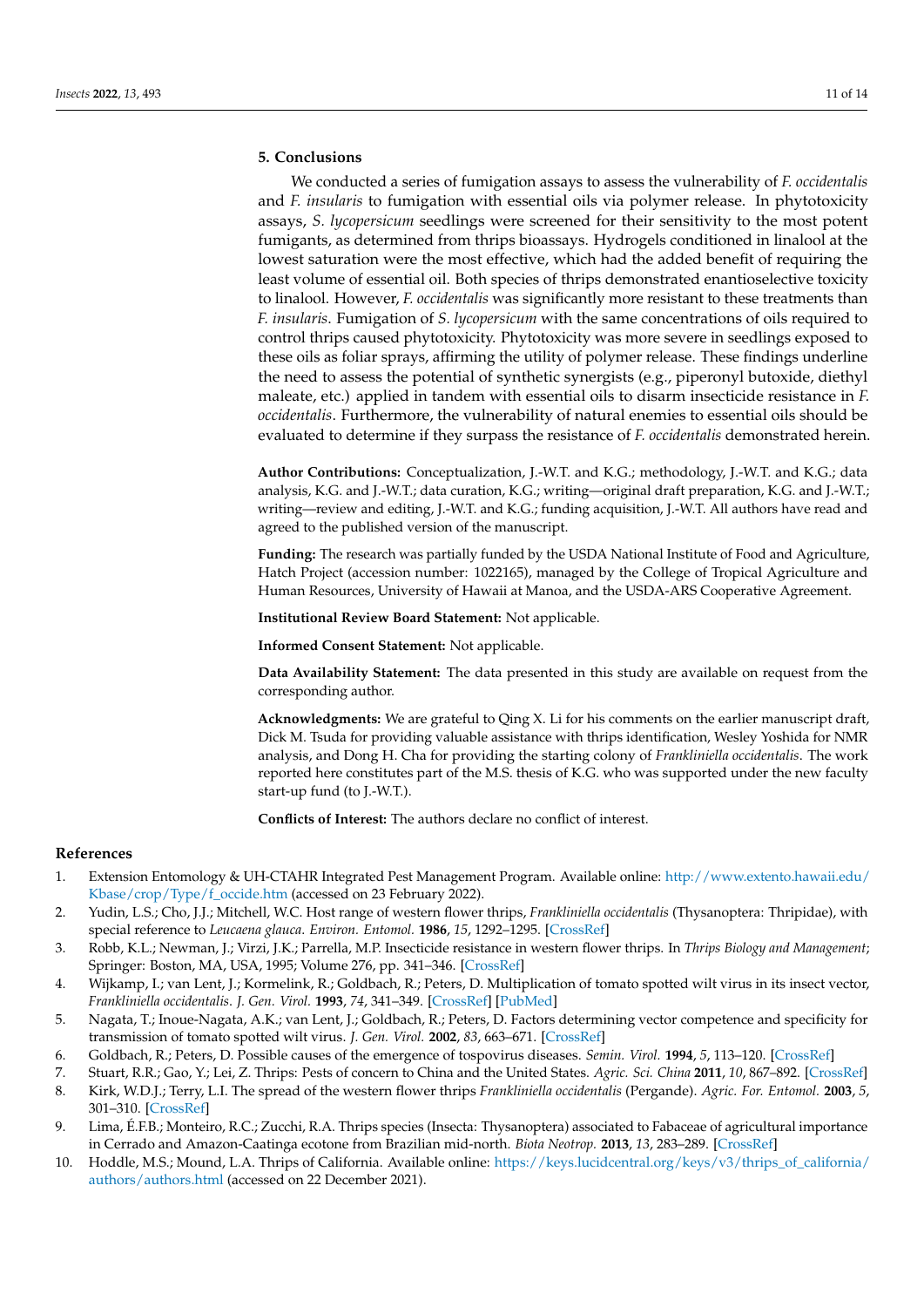- <span id="page-11-0"></span>11. Kaushik, P.; Kaushik, G. An assessment of structure and toxicity correlation in organochlorine pesticides. *J. Hazard. Mater.* **2007**, *143*, 102–111. [\[CrossRef\]](http://doi.org/10.1016/j.jhazmat.2006.08.073)
- 12. Sobti, R.C.; Krishan, A.; Pfaffenberger, C.D. Cytokinetic and cytogenetic effects of some agricultural chemicals on human lymphoid cells in vitro: Organophosphates. *Mutat. Res. Genet. Toxicol.* **1982**, *102*, 89–102. [\[CrossRef\]](http://doi.org/10.1016/0165-1218(82)90149-5)
- <span id="page-11-1"></span>13. Sandal, S.; Yilmaz, B. Genotoxic effects of chlorpyrifos, cypermethrin, endosulfan and 2,4-D on human peripheral lymphocytes cultured from smokers and nonsmokers. *Environ. Toxicol.* **2010**, *26*, 433–442. [\[CrossRef\]](http://doi.org/10.1002/tox.20569) [\[PubMed\]](http://www.ncbi.nlm.nih.gov/pubmed/20196147)
- <span id="page-11-2"></span>14. Lal, R.; Saxena, D.M. Accumulation, metabolism, and effects of organochlorine insecticides on microorganisms. *Microbiol. Rev.* **1982**, *46*, 95–127. [\[CrossRef\]](http://doi.org/10.1128/mr.46.1.95-127.1982) [\[PubMed\]](http://www.ncbi.nlm.nih.gov/pubmed/6178010)
- <span id="page-11-3"></span>15. Riley, D.G.; Pappu, H.R. Evaluation of tactics for management of thrips-vectored tomato spotted wilt virus in tomato. *Plant Dis.* **2000**, *84*, 847–852. [\[CrossRef\]](http://doi.org/10.1094/PDIS.2000.84.8.847) [\[PubMed\]](http://www.ncbi.nlm.nih.gov/pubmed/30832137)
- <span id="page-11-4"></span>16. Fu, B.; Li, Q.; Qiu, H.; Tang, L.; Zeng, D.; Liu, K.; Gao, Y. Resistance development, stability, cross-resistance potential, biological fitness and biochemical mechanisms of spinetoram resistance in *Thrips hawaiiensis* (Thysanoptera: Thripidae). *Pest Manag. Sci.* **2018**, *74*, 1564–1574. [\[CrossRef\]](http://doi.org/10.1002/ps.4887)
- <span id="page-11-5"></span>17. Kamatou, G.P.P.; Viljoen, A.M. Linalool—A review of a biologically active compound of commercial importance. *Nat. Prod. Commun.* **2008**, *3*, 1183–1187. [\[CrossRef\]](http://doi.org/10.1177/1934578X0800300727)
- <span id="page-11-6"></span>18. Stepanycheva, E.; Petrova, M.; Chermenskaya, T.; Pavela, R. Fumigant effect of essential oils on mortality and fertility of thrips *Frankliniella occidentalis* Perg. *Environ. Sci. Pollut. Res.* **2019**, *26*, 30885–30892. [\[CrossRef\]](http://doi.org/10.1007/s11356-019-06239-y)
- <span id="page-11-7"></span>19. Riefler, J.; Koschier, E.H. Behaviour-modifying activity of eugenol on *Thrips tabaci* Lindeman. *J. Pest Sci.* **2008**, *82*, 115–121. [\[CrossRef\]](http://doi.org/10.1007/s10340-008-0229-6)
- <span id="page-11-8"></span>20. Koschier, E.H.; Sedy, K.A.; Novak, J. Influence of plant volatiles on feeding damage caused by the onion thrips *Thrips tabaci*. *Crop Prot.* **2002**, *21*, 419–425. [\[CrossRef\]](http://doi.org/10.1016/S0261-2194(01)00124-7)
- <span id="page-11-9"></span>21. Moretti, M.D.L.; Sanna-Passino, G.; Demontis, S.; Bazzoni, E. Essential oil formulations useful as a new tool for insect pest control. *AAPS Pharm. Sci. Tech.* **2002**, *3*, 64–74. [\[CrossRef\]](http://doi.org/10.1208/pt030213)
- <span id="page-11-10"></span>22. Stejskal, V.; Vendl, T.; Aulicky, R.; Athanassiou, C. Synthetic and natural insecticides: Gas, liquid, gel and solid formulations for stored-product and food-industry pest control. *Insects* **2021**, *12*, 590. [\[CrossRef\]](http://doi.org/10.3390/insects12070590)
- <span id="page-11-11"></span>23. Janmaat, A.F.; de Kogel, W.J.; Woltering, E.J. Enhanced fumigant toxicity of p-cymene against *Frankliniella occidentalis* by simultaneous application of elevated levels of carbon dioxide. *Pest Manag. Sci.* **2002**, *58*, 167–173. [\[CrossRef\]](http://doi.org/10.1002/ps.432) [\[PubMed\]](http://www.ncbi.nlm.nih.gov/pubmed/11852641)
- <span id="page-11-12"></span>24. Picard, I.; Hollingsworth, R.G.; Salmieri, S.; Lacroix, M. Repellency of essential oils to *Frankliniella occidentalis* (Thysanoptera: Thripidae) as affected by type of oil and polymer release. *J. Econ. Entomol.* **2012**, *105*, 1238–1247. [\[CrossRef\]](http://doi.org/10.1603/EC11292)
- <span id="page-11-13"></span>25. Rudzinski, W.E.; Dave, A.M.; Vaishnav, U.H.; Kumbar, S.G.; Kulkarni, A.R.; Aminabhavi, T.M. Hydrogels as controlled release devices in agriculture. *Des. Monomers Polym.* **2002**, *5*, 39–65. [\[CrossRef\]](http://doi.org/10.1163/156855502760151580)
- <span id="page-11-14"></span>26. Regnault-Roger, C.; Vincent, C.; Arnason, J.T. Essential oils in insect control: Low-risk products in a high-stakes world. *Annu. Rev. Entomol.* **2012**, *57*, 405–424. [\[CrossRef\]](http://doi.org/10.1146/annurev-ento-120710-100554) [\[PubMed\]](http://www.ncbi.nlm.nih.gov/pubmed/21942843)
- <span id="page-11-15"></span>27. Tay, J.-W.; Hoddle, M.S.; Mulchandani, A.; Choe, D.-H. Development of an alginate hydrogel to deliver aqueous bait for pest ant management: Alginate hydrogel for ant management. *Pest. Manag. Sci.* **2017**, *73*, 2028–2038. [\[CrossRef\]](http://doi.org/10.1002/ps.4616)
- <span id="page-11-16"></span>28. Tay, J.-W.; Choe, D.-H.; Mulchandani, A.; Rust, M.K. Hydrogels: From controlled release to a new bait delivery for insect pest management. *J. Econ. Entomol.* **2020**, *113*, 2061–2068. [\[CrossRef\]](http://doi.org/10.1093/jee/toaa183)
- <span id="page-11-17"></span>29. Nicholas, A.H.; Follett, P.A. Postharvest irradiation treatment for quarantine control of western flower thrips (Thysanoptera: Thripidae). *J. Econ. Entomol.* **2018**, *111*, 1185–1189. [\[CrossRef\]](http://doi.org/10.1093/jee/toy073)
- <span id="page-11-18"></span>30. Hartzell, A.; Wilcoxon, F. Naphthalene fumigation at controlled concentrations 1, 2. *J. Econ. Entomol.* **1930**, *23*, 608–618. [\[CrossRef\]](http://doi.org/10.1093/jee/23.3.608)
- <span id="page-11-19"></span>31. IBM Corp. *IBM SPSS Statistics for Windows*; Version 27.0; IBM Corp.: Armonk, NY, USA, 2020.
- <span id="page-11-20"></span>32. Finney, D.J. Probit analysis. *J. Pharm. Sci.* **1971**, *60*, 1432. [\[CrossRef\]](http://doi.org/10.1002/jps.2600600940)
- <span id="page-11-21"></span>33. Chadwick, P.R. A comparison of safroxan and piperonyl butoxide as pyrethrum synergists. *Pyrethrum Post* **1961**, *6*, 30–37.
- <span id="page-11-22"></span>34. Metcalf, R.L. Mode of action of insecticide synergists. *Annu. Rev. Entomol.* **1967**, *12*, 229–256. [\[CrossRef\]](http://doi.org/10.1146/annurev.en.12.010167.001305) [\[PubMed\]](http://www.ncbi.nlm.nih.gov/pubmed/5340719)
- <span id="page-11-23"></span>35. Lordelo, M.M.; Davis, A.J.; Calhoun, M.C.; Dowd, M.K.; Dale, N.M. Relative toxicity of gossypol enantiomers in broilers. *Poult. Sci.* **2005**, *84*, 1376–1382. [\[CrossRef\]](http://doi.org/10.1093/ps/84.9.1376) [\[PubMed\]](http://www.ncbi.nlm.nih.gov/pubmed/16206558)
- 36. Overmyer, J.P.; Rouse, D.R.; Avants, J.K.; Garrison, A.W.; DeLorenzo, M.E.; Chung, K.W.; Key, P.B.; Wilson, W.A.; Black, M.C. Toxicity of fipronil and its enantiomers to marine and freshwater non-targets. *J. Environ. Sci. Health Part B* **2007**, *42*, 471–480. [\[CrossRef\]](http://doi.org/10.1080/03601230701391823) [\[PubMed\]](http://www.ncbi.nlm.nih.gov/pubmed/17562454)
- 37. Liu, W.; Gan, J.J.; Qin, S. Separation and aquatic toxicity of enantiomers of synthetic pyrethroid insecticides. *Chirality* **2005**, *17*, S127–S133. [\[CrossRef\]](http://doi.org/10.1002/chir.20122)
- 38. Sun, J.Q.; Tao, N.E.; Zhang, A.P.; Qi, H. Effects of cyclodextrin on the stereoselectivity inhibition of acetylcholinesterase by isomalathion. *J. Environ. Sci. Health Part B* **2018**, *53*, 580–586. [\[CrossRef\]](http://doi.org/10.1080/03601234.2018.1473963)
- <span id="page-11-24"></span>39. Wang, C.; Zhang, N.; Li, L.; Zhang, Q.; Zhao, M.; Liu, W. Enantioselective interaction with acetylcholinesterase of an organophosphate insecticide fenamiphos. *Chirality* **2009**, *22*, 612–617. [\[CrossRef\]](http://doi.org/10.1002/chir.20800)
- <span id="page-11-25"></span>40. Shaaya, E.; Rafaeli, A. Essential oils as biorational insecticides–potency and mode of action. In *Insecticides Design Using Advanced Technologies*; Ishaaya, I., Horowitz, A.R., Nauen, R., Eds.; Springer: Berlin/Heidelberg, Germany, 2007; pp. 249–261. [\[CrossRef\]](http://doi.org/10.1007/978-3-540-46907-0_11)
- <span id="page-11-26"></span>41. Vicenço, C.B.; Silvestre, W.P.; Lima, T.S.; Pauletti, G.F. Insecticidal activity of *Cinnamomum camphora* Ness and Eberm var. linaloolifera Fujita leaf essential oil and linalool against Anticarsia gemmatalis. *J. Essent. Oil Res.* **2021**, *33*, 601–609. [\[CrossRef\]](http://doi.org/10.1080/10412905.2021.1937353)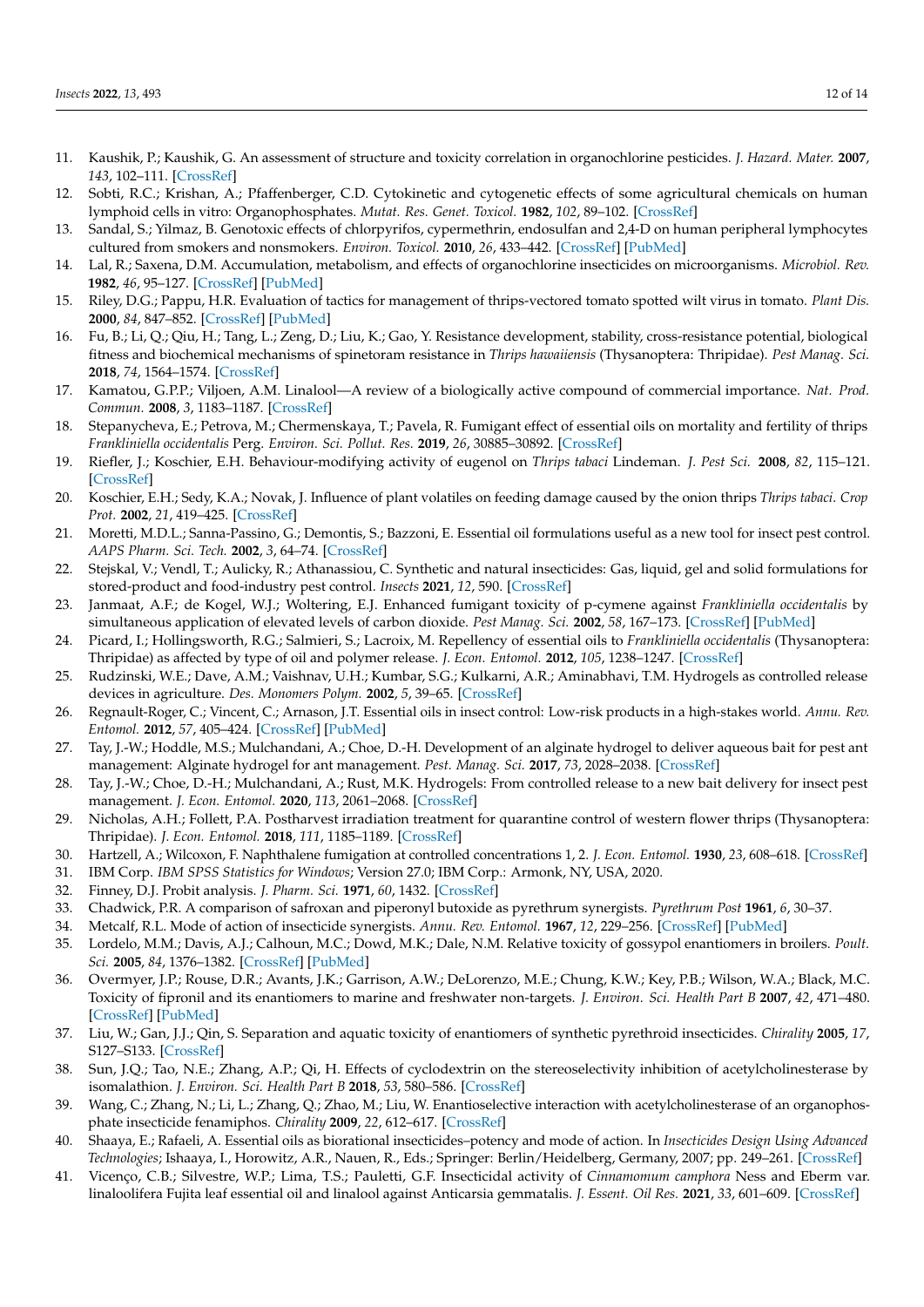- <span id="page-12-0"></span>42. Taktak, N.E.M.; Badawy, M.E.I. Potential of hydrocarbon and oxygenated monoterpenes against *Culex pipiens* larvae: Toxicity, biochemical, pharmacophore modeling and molecular docking studies. *Pestic. Biochem. Physiol.* **2019**, *158*, 156–165. [\[CrossRef\]](http://doi.org/10.1016/j.pestbp.2019.05.006)
- 43. Farag, M.A.; Ezzat, S.M.; Salama, M.M.; Tadros, M.G.; Serya, R.A.T. Anti-acetylcholinesterase activity of essential oils and their major constituents from four *Ocimum* species. *Z. Nat. C. J. Biosci.* **2016**, *71*, 393–402. [\[CrossRef\]](http://doi.org/10.1515/znc-2016-0030)
- <span id="page-12-1"></span>44. Praveena, A.; Sanjayan, K.P. Inhibition of acetylcholinesterase in three insects of economic importance by linalool, a monoterpene phytochemical. *Insect Pest Manag. Curr. Scenar.* **2011**, *1*, 340–345.
- <span id="page-12-2"></span>45. Agostini-Costa, T.d.S.; Vieira, R.F.; Bizzo, H.R.; Silveira, D.; Gimenes, M.A. Secondary metabolites. In *Chromatography and Its Applications*; InTech: Rijeka, Croatia, 2012. [\[CrossRef\]](http://doi.org/10.5772/35705)
- <span id="page-12-3"></span>46. López, M.D.; Pascual-Villalobos, M.J. Mode of inhibition of acetylcholinesterase by monoterpenoids and implications for pest control. *Ind. Crops Prod.* **2010**, *31*, 284–288. [\[CrossRef\]](http://doi.org/10.1016/j.indcrop.2009.11.005)
- <span id="page-12-4"></span>47. Heimes, K.; Hauk, F.; Verspohl, E.J. Mode of action of peppermint oil and (−)-menthol with respect to 5-HT3 receptor subtypes: Binding studies, cation uptake by receptor channels and contraction of isolated rat ileum. *Phytother. Res.* **2010**, *25*, 702–708. [\[CrossRef\]](http://doi.org/10.1002/ptr.3316) [\[PubMed\]](http://www.ncbi.nlm.nih.gov/pubmed/21077259)
- <span id="page-12-5"></span>48. Lu, X.; Liu, J.; Weng, H.; Ma, Z.; Zhang, X. Efficacy of binary combinations between methyl salicylate and carvacrol against thrips *Anaphothrips obscurus*: Laboratory and field trials. *Pest Manag. Sci.* **2019**, *76*, 589–596. [\[CrossRef\]](http://doi.org/10.1002/ps.5551) [\[PubMed\]](http://www.ncbi.nlm.nih.gov/pubmed/31297926)
- <span id="page-12-6"></span>49. Chang, C.L.; Cho, I.K.; Li, Q.X. Insecticidal activity of basil oil, *trans*-anethole, estragole, and linalool to adult fruit flies of *Ceratitis capitata*, *Bactrocera dorsalis*, and *Bactrocera cucurbitae*. *J. Econ. Entomol.* **2009**, *102*, 203–209. [\[CrossRef\]](http://doi.org/10.1603/029.102.0129) [\[PubMed\]](http://www.ncbi.nlm.nih.gov/pubmed/19253638)
- <span id="page-12-7"></span>50. Salvatella, L. The alkyl group is a –I + R substituent. *Educ. Química* **2017**, *28*, 232–237. [\[CrossRef\]](http://doi.org/10.1016/j.eq.2017.06.004)
- <span id="page-12-8"></span>51. Organic Chemistry Online Learning Center. Available online: [https://www.chem.ucalgary.ca/courses/351/Carey5th/Ch10/ch1](https://www.chem.ucalgary.ca/courses/351/Carey5th/Ch10/ch10-2.html) [0-2.html](https://www.chem.ucalgary.ca/courses/351/Carey5th/Ch10/ch10-2.html) (accessed on 22 February 2022).
- <span id="page-12-9"></span>52. Chemistry Libretexts. Available online: [https://chem.libretexts.org/Bookshelves/Organic\\_Chemistry/Map%3A\\_Organic\\_](https://chem.libretexts.org/Bookshelves/Organic_Chemistry/Map%3A_Organic_Chemistry_(Wade)/14%3A_Reactions_of_Alcohols/14.04%3A_Dehydration_Reactions_of_Alcohols) [Chemistry\\_\(Wade\)/14%3A\\_Reactions\\_of\\_Alcohols/14.04%3A\\_Dehydration\\_Reactions\\_of\\_Alcohols](https://chem.libretexts.org/Bookshelves/Organic_Chemistry/Map%3A_Organic_Chemistry_(Wade)/14%3A_Reactions_of_Alcohols/14.04%3A_Dehydration_Reactions_of_Alcohols) (accessed on 22 February 2022).
- <span id="page-12-10"></span>53. Park, I.-K.; Lee, S.-G.; Choi, D.-H.; Park, J.-D.; Ahn, Y.-J. Insecticidal activities of constituents identified in the essential oil from leaves of *Chamaecyparis obtusa* against *Callosobruchus chinensis* (L.) and *Sitophilus oryzae* (L.). *J. Stored Prod. Res.* **2003**, *39*, 375–384. [\[CrossRef\]](http://doi.org/10.1016/S0022-474X(02)00030-9)
- <span id="page-12-11"></span>54. Arena, J.S.; Omarini, A.B.; Zunino, M.P.; Peschiutta, M.L.; Defagó, M.T.; Zygadlo, J.A. Essential oils from *Dysphania ambrosioides* and *Tagetes minuta* enhance the toxicity of a conventional insecticide against *Alphitobius diaperinus*. *Ind. Crops Prod.* **2018**, *122*, 190–194. [\[CrossRef\]](http://doi.org/10.1016/j.indcrop.2018.05.077)
- <span id="page-12-12"></span>55. Songkro, S.; Jenboonlap, M.; Boonprasertpon, M.; Maneenuan, D.; Bouking, K.; Kaewnopparat, N. Effects of glucam P-20, vanillin, and fixolide on mosquito repellency of citronella oil lotions. *J. Med. Entomol.* **2012**, *49*, 672–677. [\[CrossRef\]](http://doi.org/10.1603/ME11141)
- <span id="page-12-13"></span>56. McGovern, T.P.; Beroza, M. Effect of fixatives and other chemicals in extending the activity of the insect attractant trimedlure. *J. Econ. Entomol.* **1967**, *60*, 379–383. [\[CrossRef\]](http://doi.org/10.1093/jee/60.2.379)
- <span id="page-12-14"></span>57. Hidayatulfathi, O.; Mamood, S.N.H.; Kalaivany, M.; Budin, S.B.; Ahmad Rohi, G.; Zulfakar, M.H. Fixatives increase the efficacy of gel formulations containing *Piper aduncum* Linnaeus (Piperales: Piperaceae) essential oil as repellency. *J. Sains Kesihat. Malays.* **2019**, *17*, 9–15. [\[CrossRef\]](http://doi.org/10.17576/jskm-2019-1701-02)
- <span id="page-12-15"></span>58. Suzuki, H. Physical control of Thrips palmi Karny. *Proc. Assoc. Plant Prot. Kyushu* **1982**, *28*, 134–137. [\[CrossRef\]](http://doi.org/10.4241/kyubyochu.28.134)
- <span id="page-12-19"></span>59. Roselló, S.; Díez, M.J.; Nuez, F. Viral diseases causing the greatest economic losses to the tomato crop. I. the tomato spotted wilt virus—A review. *Sci. Hortic.* **1996**, *67*, 117–150. [\[CrossRef\]](http://doi.org/10.1016/S0304-4238(96)00946-6)
- <span id="page-12-22"></span>60. Gao, Y.; Lei, Z.; Reitz, S.R. Western flower thrips resistance to insecticides: Detection, mechanisms and management strategies. *Pest Manag. Sci.* **2012**, *68*, 1111–1121. [\[CrossRef\]](http://doi.org/10.1002/ps.3305) [\[PubMed\]](http://www.ncbi.nlm.nih.gov/pubmed/22566175)
- 61. Reitz, S.; Funderburk, J. Management strategies for western flower thrips and the role of insecticides. In *Insecticides: Pest Engineering*; Khan Perveen, F., Ed.; InTech: Rijeka, Croatia, 2015; pp. 355–372.
- 62. Immaraju, J.A.; Paine, T.D.; Bethke, J.A.; Robb, K.L.; Newman, J.P. Western flower thrips (Thysanoptera: Thripidae) resistance to insecticides in coastal California greenhouses. *J. Econ. Entomol.* **1992**, *85*, 9–14. [\[CrossRef\]](http://doi.org/10.1093/jee/85.1.9)
- <span id="page-12-16"></span>63. Denholm, I.; Jespersen, J.B. Insecticide resistance management in Europe: Recent developments and prospects. *Pestic. Sci.* **1998**, *52*, 193–195. [\[CrossRef\]](http://doi.org/10.1002/(SICI)1096-9063(199802)52:2<193::AID-PS716>3.0.CO;2-C)
- <span id="page-12-17"></span>64. Hara, A.; Mau, R.F.L.; Heu, R.; Jacobsen, C.; Niino-DuPonte, R. Banana rust thrips damage to banana and ornamentals in Hawaii. *Insect Pests* **2002**, *10*, 1–4.
- <span id="page-12-18"></span>65. Mau, R.F.L.; Gusukuma-Minuto, L. Insecticidal management of key thrips pests of fruiting vegetables, onions, and corn in Hawaii. In Proceedings of the Sixth International Symposium on Thysanoptera, Antalya, Turkey, 27 April–1 May 1998; pp. 107–112.
- <span id="page-12-20"></span>66. Cloyd, R. Western flower thrips (*Frankliniella occidentalis*) management on ornamental crops grown in greenhouses: Have we reached an impasse? *Pest Technol.* **2009**, *3*, 1–9.
- <span id="page-12-21"></span>67. Brattsten, L.B.; Holyoke, C.W.; Leeper, J.R.; Raffa, K.F. Insecticide resistance: Challenge to pest management and basic research. *Science* **1986**, *231*, 1255–1260. [\[CrossRef\]](http://doi.org/10.1126/science.231.4743.1255)
- <span id="page-12-23"></span>68. Kim, K.-H.; Yi, C.-G.; Ahn, Y.-J.; Kim, S.I.; Lee, S.-G.; Kim, J.-R. Fumigant toxicity of basil oil compounds and related compounds to *Thrips palmi* and *Orius strigicollis*: Toxicity of basil oil compounds to palm thrips. *Pest. Manag. Sci.* **2015**, *71*, 1292–1296. [\[CrossRef\]](http://doi.org/10.1002/ps.3925)